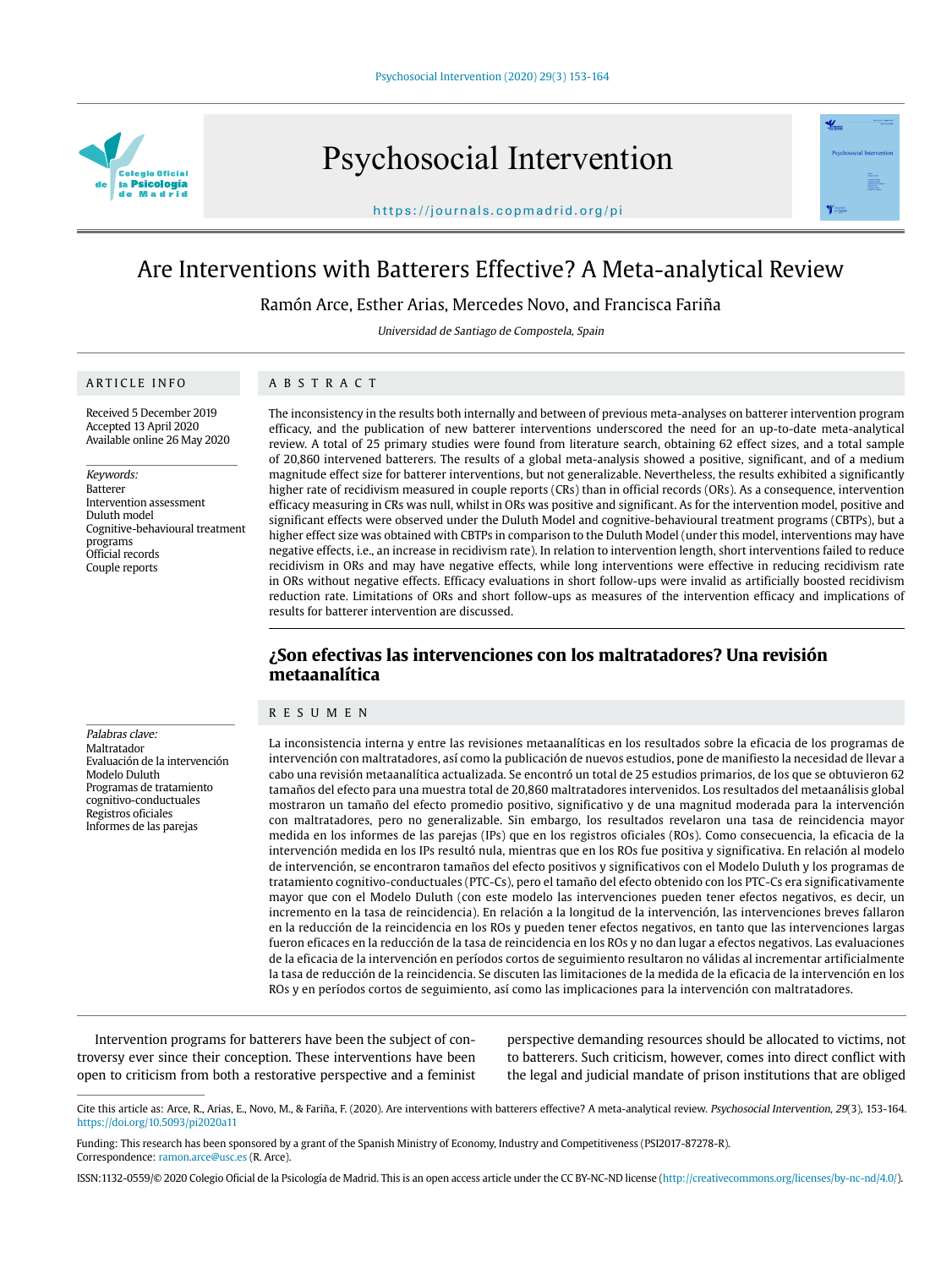to embark on the resocialization and rehabilitation of inmates. A further bone of contention concerns the efficacy of interventions, that is, if the intervention lacks efficacy, it is unfounded. Initially, interventions were designed for violent physical or sexual offenders, but in recent years they have been generalized to less serious offences, mainly minor offences and misdemeanours with non-custodial community sentencing. Claims that interventions with batterers were not effective (Rosenfeld, 1992) have been refuted by meta-analytical reviews that have found interventions to be effective. Nevertheless, in several reviews the mean effect size was significant, but modest (Babcock et al., 2004), whereas in others the mean effect size was important, but not generalizable to all interventions (Arias et al., 2013). Notwithstanding, estimates on the benefits of batterer interventions range from 5% (Babcock et al., 2004) to 20% (Arias et al., 2013). Moreover, the comparison of the mean effect size of the efficacy of interventions (BESD; Rosnow & Rosenthal, 1988) in the most recent meta-analysis (Arias et al., 2013),  $r = 0.20$ , with the results for the treatment of delinquency in general (Redondo et al., 2002), and the results for sexual offenders in particular,  $r = .13$  (Schmucker & Lösel, 2015), showed batterer interventions were similar or more effective. Moderators of the intervention were analysed as the effects were subject to heterogeneity. The variable measuring effects has been inconsistent, in comparison to the systematic positive and significant, but not generalizable effect reported in official records (ORs) (Arias et al., 2013; Babcock et al., 2004; Feder & Wilson, 2005; Rosenfeld, 1992), the results for couple reports (CRs) were inconsistent. In fact, Feder and Wilson (2005) and Arias et al. (2013) found a null effect in CRs, whilst Rosenfeld (1992) encountered a notable decline in the recidivism rate (33% in treated batterers vs. 47.3% in dropouts), and Babcock et al. (2004) the same effect as in ORs,  $d = 0.18$ . Likewise, the discrepancies observed in the results for the type of intervention. Thus, in terms of intervention programs based on the Duluth Model, a feminist psychoeducational approach, Babcock et al. observed a significant effect on the reduction of recidivism in ORs,  $d = 0.25$  (12.4%) and CRs,  $d = 0.24$  (11.9%), but no significant effect was observed in Cognitive-Behavioural Treatment Programs (CBTPs). Moreover, Arias et al. found a moderate effect size, but not generalizable to all studies (i.e., with adverse-negative-outcomes) in ORs both in the Duluth Model,  $d = 0.41$ , and in CBTPs,  $d =$ 0.47, which was insignificant in CRs with either type of treatment.

As for the length of the intervention, Babcock et al. (2004) determined short and long interventions were as equally effective in ORs,  $(d = 0.16$  and  $d = 0.20$ , respectively), and Arias et al. (2013) noticed long interventions had a significant and generalizable effect,  $d = 0.49$ , but short ones did not. In CRs, Babcock et al. obtained small significant effects in both short and long interventions. In contrast, Arias et al. attained both short and long interventions could increase recidivism. During long-term follow-up, Babcock et al. observed a significant effect in the decline of recidivism in ROs,  $d = 0.25$ , which Arias et al. claimed was not generalizable, and could potentially increase the recidivism rate by 17.7%. In short-term follow-ups, the meta-analysis by Babcock et al. revealed (unexpectedly given that the detected rate of recidivism is obviously smaller in shorter than in longer periods) a smaller effect of the intervention,  $d = 0.13$ , but significant, than in the work by Arias et al., who obtained a null effect,  $d = 0.04$ , which could eventually have an adverse effect in the range of 22%. In CRs, Babcock et al. obtained a similar pattern of results: significant effects in both short and long follow-ups, and paradoxically large in long follow-ups that provide a broader measure of recidivism than short periods. In comparison, Arias et al. found a null effect in short follow-ups,  $d =$ 0.03, with a negative effect of up to 28.3%, and negligible,  $d = 0.12$ , with adverse effects of up to 18.2% in long follow-ups.

The inconsistency in the results both internally and between meta-analysis, and the fact that initially they measured physical violence, which was recently extended to encompass psychological violence, as well as the proliferation of new batterer intervention programs underscore the need for a meta-analytical review to establish the actual state-of-the-art of batterer interventions, and to elucidate the inter- and intra-analysis inconsistencies.

### **Method**

#### **Study Search**

The search of studies was designed to update the 2012 metaanalysis by Arias et al. (2013). Thus, the following search strategies were employed: a) search in broad databases PsycInfo, ERIC, EBSCO, and Google Scholar; b) search in gender violence observatories (v.gr., [www.work-with-perpetrators.eu](http://www.work-with-perpetrators.eu); [www.VAWnet.org;](http://www.VAWnet.org) [www.mincava.](http://www.mincava.umn.edu) [umn.edu](http://www.mincava.umn.edu); [www.courtinnovation.org](http://www.courtinnovation.org); [www.cienciaspenales.net](http://www.cienciaspenales.net); [www.iresweb.org](http://www.iresweb.org)); c) contacting prominent researchers in the field (that is, researchers who were the corresponding authors of all the papers found, both the included and excluded papers); and d) review of all the bibliography in the references lists of all the papers found, and previous meta-analytical reviews. The most productive keywords were: "batterer", "intervention program", "evaluation", "assessment", "effectiveness", "intimate partner violence", "partner-violent men", "recidivism", "reoffending", "attrition", "domestic violence", "court mandates batterer intervention", and "prison intervention".

The relation of keywords was generated by a system of successive approximations whereby the initial keywords of previous meta-analyses determined the inclusion of relevant keywords from all the papers found.

#### **Inclusion and Exclusion Criteria**

Bearing in mind the objectives of the meta-analysis, the following inclusion criteria were applied to the papers eligible in the search: a) they reported the number of participants; b) they provided the recidivism rate of the sample of subjects who completed the intervention; c) they applied an experimental or quasi-experimental design (with or without control group); d) they indicated theoretical approach, contents, and duration of the intervention program; and e) they stipulated the follow-up period for measuring recidivism. Studies involving a 6-month follow-up period or shorter were excluded owing to the lack of validity in the measures. A total of 25 papers were included under these criteria, with 62 effect sizes, and a sample total of 20,860 intervened batterers. The study search flowchart is shown in Figure 1.

#### **Data Analysis**

A meta-analysis of experiments was performed by correcting the effect sizes according to the distribution of artifacts (Schmidt & Hunter, 2015). As the measure of recidivism was normally expressed in percentages, or when this was not the case they could be computed, in this analysis the measure of recidivism was defined as the percentage of batterers who had reoffended in gender violence (data on recidivism in other offences were excluded) during the follow-up period. Two indices have been proposed for calculating the effect size in proportions: Cohen's h and Hedges and Olkin's (1985) δ, leading to slightly higher, but qualitatively similar results to h (Arias et al., 2013). In this meta-analysis, Hedges and Olkin's δ was employed. Nonetheless, all of the analyses with h were replicated and obtained qualitatively similar results. In terms of interpretation, δ and h are interchangeable with Cohen's d, and an effect size of 0.20, 0.50, 0.80 is considered to be small, medium, and large, respectively. However, this classification has generated discrepant interpretations, where small effect sizes were classified as negligible by certain authors but relevant by others. Hence, the effect size was transformed into percentiles (Monteiro et al., 2018) and the magnitude was interpreted in terms of percentage superiority over all possibilities (Vilariño et al., 2018).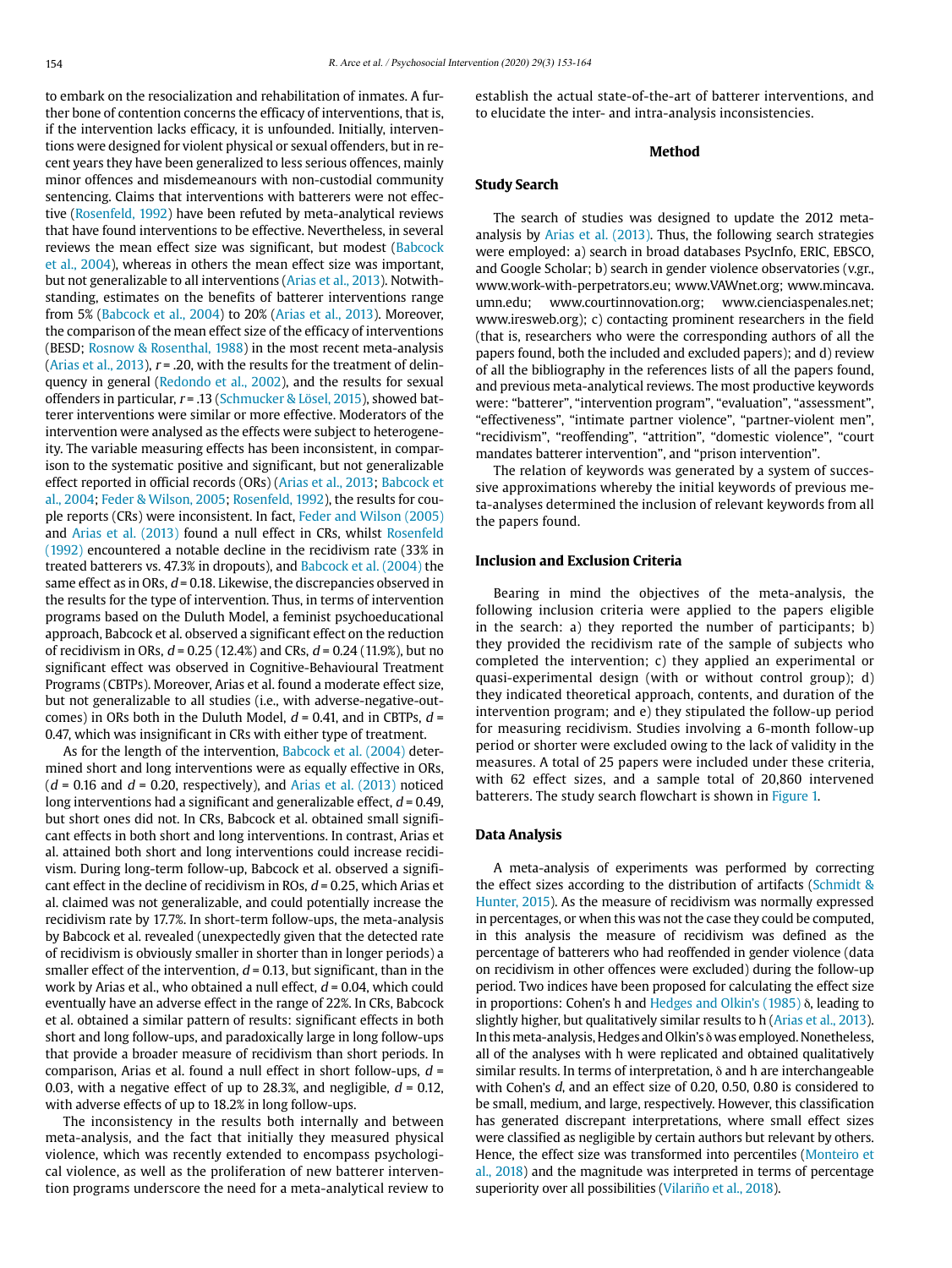

**Figure 1.** Flow Diagram of the Meta-analysis.

As for the effects of the calculus of δ, in previous reviews it has been calculated with control groups both in experimental and quasi-experimental designs. The results showed the type of design mediated differences in effect sizes. However, the type of analysis design is not an effect of the intervention. That is, the differences in results were due to the test value, not the intervention. For this reason, and in order to homogenize the inter-studies contrast value, to control the bias of control groups in primary studies and to include interventions without control groups, the contrast value of recidivism was calculated as reoffending without intervention and the recidivism rate weighted by the sample error of the control group total (Schmidt & Hunter, 2015), which was .22 in ORs and .28 in CRs. Computed effect sizes from primary studies (see Appendix), the following statistics were calculated: sample size weighted mean effect size (d), standard deviation of d (SD<sub>d</sub>), standard deviation predicted for sampling error alone  $(SD<sub>pre</sub>)$ , standard deviation of d after removing sampling error variance  $\widetilde{\left(SD_{res}\right)}$ , mean true effect size (δ), standard deviation of δ ( $SD_{\delta}$ ), percentage of variance attributable to statistical artifacts (%Var), 95% confidence interval for  $d$  (95% CI<sub>d</sub>), and 80% credibility interval for  $\delta$  (80% CI $_{_{\delta}}$ ).

Though results opened the door to further meta-analyses (the variance explained by artifactual errors was below 75%, i.e., 75% rule; Schmidt & Hunter, 1981), further meta-analyses were impossible as number of sizes ( $k \leq 3$ ) or sample sizes ( $N < 400$ ) were insufficient, or no other moderators had been defined in the primary studies.

When meta-analyses are calculated for the study of moderators for the grouping of variables according to levels, the results do not include the comparison between meta-analyses. Thus, the results were insufficient, as is the case of the analysis of intervention models where significant effects were observed in ORs, but if they were the same or higher in one condition or another was not reported. The same occurred with the duration of the intervention, and the follow-up period. To overcome this contingency, the solution proposed by Amado et al. (2015) was adopted, where the statistic  $q_{\text{s}}$  was calculated to compare two effect sizes by converting r, and then comparing the  $r<sub>s</sub>$ . Furthermore, the results of the meta-analysis were also quite limited in discerning the implications for practice, in this case, the intervention. Regarding the implications of the meta-analysis on professional practice, Fariña et al. (2017) recommend, according to the specific objectives at hand, sensitivity estimation (statistical  $U$ ), effect quantifying (in present meta-analytical analysis, the efficacy of the intervention, BESD), and the probability of superiority.

## **Criterion Reliability**

As CRs were gathered with different measurement instruments, the correction for the criterion unreliability was computed with Mosier's (1943) composite reliability coefficient,  $r = .87$ .

### **Coding**

For the analysis of moderators, the following recidivism variables were encoded (ORs,  $N = 19,429$  and  $k = 46$ , and CRs,  $N = 1,351$  and  $k$ = 16); follow-up time ( $\leq$  12 months, N = 3,509 and  $k$  = 21, and > 12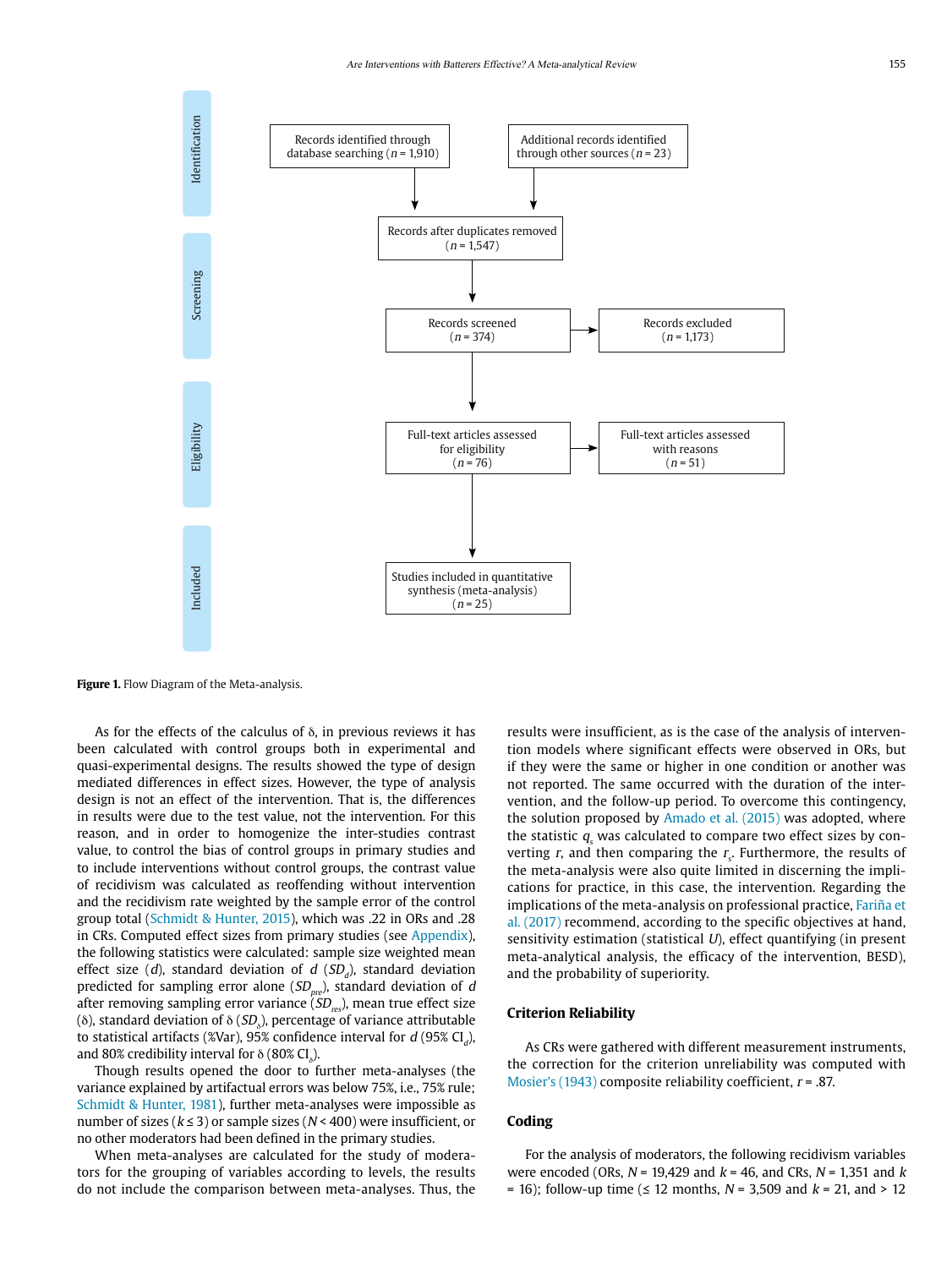|  |  |  |  |  |  |  |  | <b>Table 1.</b> Meta-Analyses of the Effectiveness of Batterer Intervention Programs |
|--|--|--|--|--|--|--|--|--------------------------------------------------------------------------------------|
|--|--|--|--|--|--|--|--|--------------------------------------------------------------------------------------|

| k                                                                     | N                                                                                      | d        | $SD_{\rm d}$ | $SD_{\mathrm{pre}}$ | $SD_{\rm res}$ | δ        | SD <sub>8</sub> | % Var  | 95% CI <sub>d</sub> | 80% CI.       |
|-----------------------------------------------------------------------|----------------------------------------------------------------------------------------|----------|--------------|---------------------|----------------|----------|-----------------|--------|---------------------|---------------|
| General Meta-Analysis                                                 |                                                                                        |          |              |                     |                |          |                 |        |                     |               |
| 162                                                                   | 20,860                                                                                 | 0.43     | 0.4485       | 0.1114              | 0.4345         | 0.44     | 0.4300          | 6.17   | 0.40, 0.46          | $-0.13, 1.00$ |
| 259                                                                   | 20.215                                                                                 | 0.48     | 0.3278       | 0.1108              | 0.3275         | 0.49     | 0.3332          | 10.28  | 0.45.0.51           | 0.06, 0.91    |
| Meta-Analysis of Intervention Effectiveness Measured in CRs           |                                                                                        |          |              |                     |                |          |                 |        |                     |               |
| 116                                                                   | 1,351                                                                                  | 0.004    | 0.2218       | 0.2194              | 0.0321         | 0.005    | 0.0344          | 97.90  | $-0.10, 0.11$       | $-0.03, 0.05$ |
| 215                                                                   | 1.340                                                                                  | $-0.008$ | 0.0000       | 0.2131              | 0.0000         | $-0.009$ | 0.0000          | 100.00 | $-0.11, 0.09$       | $-0.009$      |
| Meta-Analysis of Intervention Effectiveness Measured in ORs           |                                                                                        |          |              |                     |                |          |                 |        |                     |               |
| 146                                                                   | 19.509                                                                                 | 0.45     | 0.4490       | 0.0988              | 0.4338         | 0.45     | 0.4338          | 4.93   | 0.42, 0.48          | $-0.10, 1.01$ |
| 244                                                                   | 18.875                                                                                 | 0.51     | 0.3279       | 0.0984              | 0.3129         | 0.51     | 0.31298         | 99.00  | 0.48, 0.54          | 0.11, 0.91    |
|                                                                       | Meta-Analysis of Intervention Effectiveness Measured in ORs on Short Follow-up Periods |          |              |                     |                |          |                 |        |                     |               |
| 121                                                                   | 3.509                                                                                  | 0.35     | 0.8191       | 0.1563              | 0.8041         | 0.35     | 0.8041          | 3.64   | 0.28, 0.42          | $-0.68, 1.37$ |
| 219                                                                   | 2.875                                                                                  | 0.69     | 0.4004       | 0.1679              | 0.3635         | 0.69     | 0.3635          | 17.58  | 0.61, 0.77          | 0.23, 1.15    |
|                                                                       | Meta-Analysis of Intervention Effectiveness Measured in ORs on Long Follow-up Periods  |          |              |                     |                |          |                 |        |                     |               |
| 26                                                                    | 16.050                                                                                 | 0.48     | 0.3026       | 0.0818              | 0.2914         | 0.48     | 0.2914          | 7.31   | 0.45, 0.51          | 0.11, 0.85    |
|                                                                       | Meta-Analysis of Intervention Effectiveness of Duluth Model Measured in ORs            |          |              |                     |                |          |                 |        |                     |               |
| 125                                                                   | 15.027                                                                                 | 0.37     | 0.4627       | 0.0824              | 0.4553         | 0.37     | 0.4553          | 3.17   | 0.34, 0.40          | $-0.20, 0.96$ |
| 223                                                                   | 14.393                                                                                 | 0.44     | 0.3168       | 0.0811              | 0.3168         | 0.44     | 0.3168          | 6.15   | 0.41, 0.47          | 0.04, 0.85    |
|                                                                       | Meta-Analysis of Effectiveness of CBTPs Measured in ORs                                |          |              |                     |                |          |                 |        |                     |               |
| 9                                                                     | 1.629                                                                                  | 0.88     | 0.1382       | 0.1562              | 0.0000         | 0.88     | 0.0000          | 100.00 | 0.78, 0.98          | 0.88          |
| Meta-Analysis of Effectiveness of OTIs Measured in ORs                |                                                                                        |          |              |                     |                |          |                 |        |                     |               |
| 12                                                                    | 2.853                                                                                  | 0.63     | 0.2155       | 0.1333              | 0.1693         | 0.63     | 0.1693          | 38.26  | 0.55, 0.71          | 0.41, 0.85    |
| Meta-Analysis of Effectiveness of Brief Interventions Measured in ORs |                                                                                        |          |              |                     |                |          |                 |        |                     |               |
| 114                                                                   | 3.631                                                                                  | 0.03     | 0.7064       | 0.1244              | 0.6953         | 0.03     | 0.6953          | 3.10   | $-0.03, 0.09$       | $-0.86, 0.92$ |
| 212                                                                   | 2,997                                                                                  | 0.29     | 0.4379       | 0.1274              | 0.4379         | 0.29     | 0.4379          | 7.81   | 0.22, 0.36          | $-0.27, 0.85$ |
| Meta-Analysis of Effectiveness of Long Interventions Measured in ORs  |                                                                                        |          |              |                     |                |          |                 |        |                     |               |
| 32                                                                    | 15.878                                                                                 | 0.55     | 0.2785       | 0.0917              | 0.2630         | 0.55     | 0.2630          | 10.84  | 0.52, 0.58          | 0.21, 0.89    |

Note. k = number of effect sizes; N = total sample size; d = sample size weighted mean effect size;  $SD<sub>a</sub>$  = standard deviation of d;  $SD<sub>a</sub>$  = standard deviation predicted for sampling error alone; SD<sub>res</sub> = standard deviation of d after removing sampling error variance;  $\delta$  = mean true effect size; SD, = the standard deviation of  $\delta$ ; %var = percent of observed variance accounted by artifactual errors; 95% Cl<sub>a</sub>= 95% confidence interval for d; 80% Cl<sub>s</sub>= 80% credibility interval for 8; 1meta-analysis including all effect sizes from primary studies;<br><sup>2</sup>meta-analysis removing extreme and/or

months,  $N = 16,050$  and  $k = 26$ ); treatment duration (< 16 sessions) weeks,  $N = 3.631$  and  $k = 14$ ; and  $>16$  sessions/weeks,  $N = 15.878$  and k = 32); intervention level (individual vs. multi-level); type of sessions (individual sessions, group sessions or combined sessions); and type of treatment (Duluth Model:  $N = 15,027$  and  $k = 25$ ; CBTPs:  $N = 1,629$ and  $k = 9$ , and OTIs:  $N = 2,853$  and  $k = 12$ ).

The encoding was carried out by an encoder who noted the levels of each of the categories created and described by researchers, and marked exactly where they were referred to in the text. In the encoding of the type of intervention, the criterion stated by the authors of the primary studies was applied, but it should be noted that increasingly interventions based on the Duluth Model also include cognitive-behavioural training techniques for anger management, and CBTPs a gender perspective (e.g., patriarchal attitudes and values). Notwithstanding, the approach ascribed to the intervention was in line with the models proposed. A second encoder reviewed all of the studies using the same encoding system. Thereafter, both the registered categories, and the exact correspondence in the encodings were checked to estimate the true concordance  $\overline{k}$ ) with the kappa statistic (Arce et al., 2000). Kappa corrects the random effect in concordance, but not the correspondence in encodings. Thus, the registration of a category by two encoders in two different places are two encoding errors in the true kappa (lack of correspondence), whereas it is encoded as correct with Cohen's kappa. Moreover, consistency between two encoders is not sufficient for estimating the fidelity of encodings (i.e., coding correctness in relation to the content of the category), which would require for the encoding to remain stable through time, intraencoder, and in other evaluation contexts (coders in other studies). The true concordance inter- and intra-encoders was very good  $(\overline{k} > .81)$ . Moreover, the encoders were consistent in other contexts i.e., evaluations (Arias et al., 2013; Gallego et al., 2019). Bearing in mind the inter- and intra-evaluator and inter-context consistency of coders, encodings were reliable, that is, reflected the original data.

### **Results**

## **Contrast of Inter-criteria Consistency of the Recidivism Measurement**

The results showed a significantly higher rate  $(+.1540)$ ,  $Z = 12.32$ ,  $p$  < .001, of recidivism measured in CRs, than in ORs. Thus, ORs masked a significant amount of recidivism (not surprisingly, because many couples refuse to collaborate, a predictable behaviour associated to revictimization; Brame et al., 2015; and concealment of injuries; Arce, Fariña, Seijo, et al., 2015). Moreover, the confidence margin of the mean rate of recidivism, higher in CRs than in ORs, CI 95% [.1491, .1589], revealed it was stable around 15%.

### **Analysis of Outliers**

Taking into account that the efficacy of a treatment varies according to the variable measured, an analysis of outliers was carried out for each measure, ORs and CRs. Data showed that one of the studies, Stith et al. (2004) with CRs, was an extreme value  $(\pm 3$  \* IQR). As for the effect sizes of studies measuring recidivism in ORs, no extreme cases were observed nor outliers with the criterion  $\pm$  1.5  $\ast$  IQR, but extreme cases were observed with a much more conservative criterion ± 2SD (Chauvenet's criterion). This criterion requires that each meta-analysis should verify the correct classification of outliers and inconvenient studies (contrary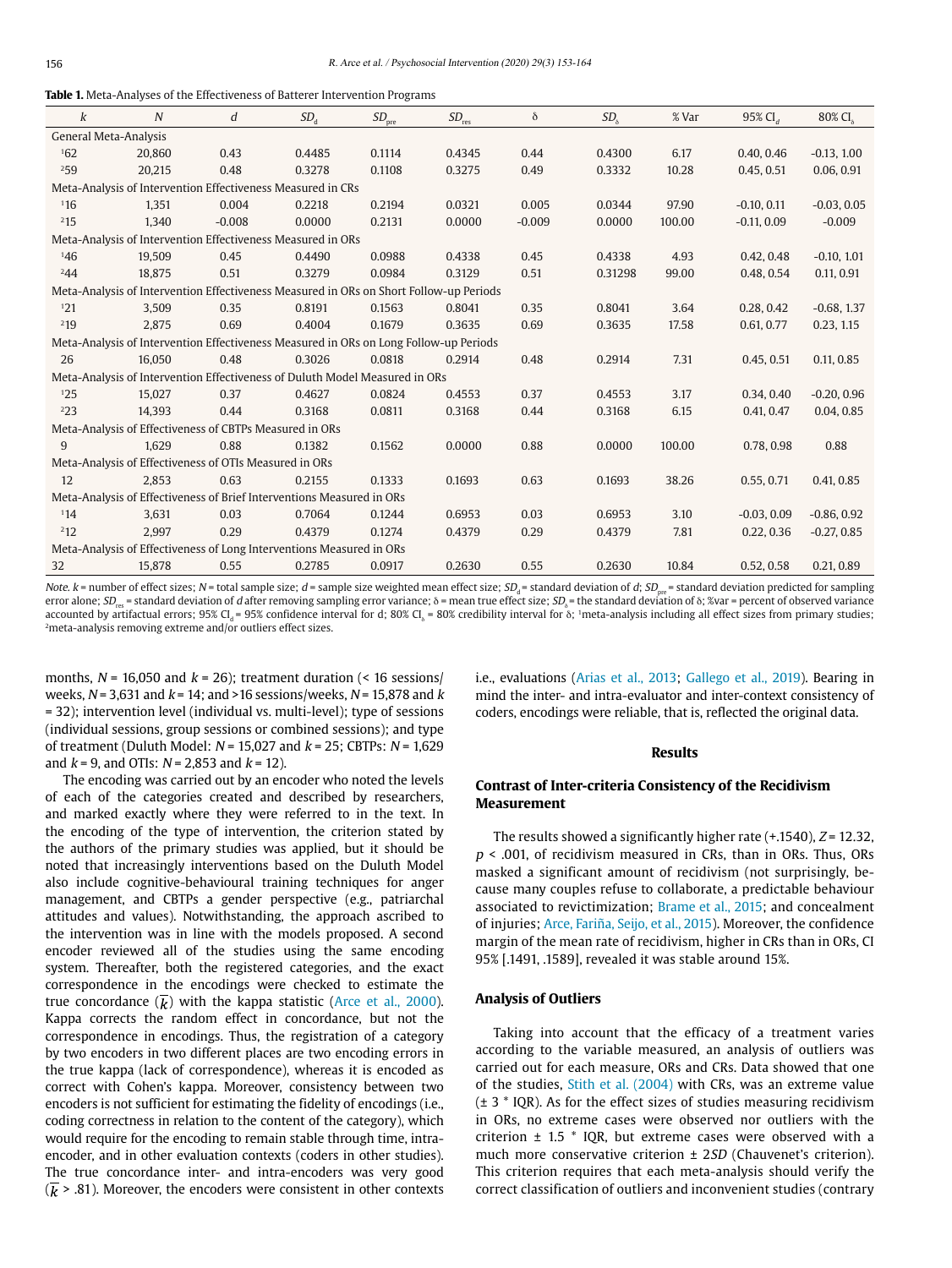to the hypothesis of analysis), or moderators (Tukey, 1960). Thus, a meta-analysis was performed with and without these studies to determine their impact and their effects on estimators. Moreover, a meta-analysis with and without extreme values was performed.

## **Analysis of the General Efficacy of Batterer Intervention Programs**

The meta-analysis of the total effect size of the studies on the efficacy of batterer interventions (see Table 1) showed, for 62 effect sizes and for a sample of 20,860 batterers, a positive, significant (confidence interval for d does not include zero), and medium-moderate mean true effect size,  $\delta$  = 0.44, for batterer interventions. However, these results were not generalizable (credibility interval for δ includes zero) to all studies on batterer interventions, since interventions may have negative effects. Likewise, the results without outliers ( $N = 20,215$  and  $k = 59$ ) showed a positive, significant (confidence interval for d does not include zero), medium magnitude, and generalizable (credibility interval for δ does not include zero), i.e., batterer interventions had no negative effects (on recidivism) mean true effect size,  $\delta \approx 0.50$ . Comparatively, the effect sizes with and without atypical values were equivalent,  $q = .024$ , ns. Thus, the elimination of outliers excluded inconvenient results that had no effects on global results. In terms of net intervention, efficacy (reduction in recidivism rate) would be approximately 21.49% ( $r = 0.2149$ ), but with a negative lower limit, i.e., an increase in recidivism of 6.49% (80% LCV [lower credibility value] converted to  $r = -0.0649$ ). The magnitude of the effect size was greater than 62.17% of all possibilities, and 24.34% of all the positive effect sizes of the interventions.

Nevertheless, the percentage of variance explained by artifactual errors was below 75% in both meta-analyses, so these results were mediated by moderators of effect.

The most extensively researched moderator is the variable measuring effects (criterion), i.e., recidivism, which has been assessed in primary studies in both ORs (i.e., police, courts, correctional institutions), and CRs.

### **Analysis of the Effects of Batterer Interventions on the Variable Measuring Recidivism**

The meta-analysis on the studies measuring intervention efficacy on the recidivism rate in CRs (see Table 1), with a sample of 1,351 batterers and 16 effect sizes, revealed that interventions had no effect on recidivism, with a null ( $\delta$  = 0.005) mean true effect size (U1 = 0.007, i.e., the independence of the distributions of treated and non-treated batterers was only 0.7%), and could be negative by up to -0.10 or, in other words, the intervention could have a negative effect increasing recidivism rate by up to 4.99% ( $r = -0.0499$ ). The lack of effects of the intervention measured in the recidivism rate in CRs was not mediated by moderators (% VAR > 75). Thus, the results were conclusive. The results were replicated (see Table 1) including the extreme case ( $N =$ 1,340 and  $k = 15$ ), which underpins their stability.

The meta-analysis on studies estimating intervention efficacy on recidivism in ORs, with a sample of 19,509 batterers and 46 effect sizes, showed (see Table 1) a positive, significant (confidence interval for d does not include zero), small-medium ( $\delta$  = 0.45) and non-generalizable (credibility interval for δ includes zero) mean true effect size in the intervention, with possible negative effects of up to 4.99% (80% LCV converted to  $r = -.0499$ ), which were mediated by moderators of the relationship between treatment and recidivism (% VAR > 75%). Without outliers ( $N = 18,875$ and  $k = 44$ ), the results were replicated: a positive, significant, medium, and mediated by moderators mean true effect size, but generalizable (credibility interval for δ does not include zero) to all the studies. Comparatively, the effect size of the meta-analysis

with and without outliers were similar,  $q_s$  = .029, ns. In short, the effects of outliers were constrained to the lack of generalization of the results to all of the studies, so by eliminating them we would be discarding inconvenient results, not real outliers. Thus, the mean recidivism reduction rate in ORs due to the intervention (versus non-intervened offenders) was 21.95%, but with a lower negative limit, that is, an increase in recidivism of up to 4.99%. Succinctly, on average, interventions reduced recidivism in ORs, but they could also have adverse effects by increasing recidivism rate by more than 50% (Taylor & Maxwell, 2009). The magnitude of the effect was higher than 62.55% of all possibilities, and higher than 25.1% of all the positive effect sizes for batterer interventions. Thus, the positive intervention effect is explained by the measurement method, ROs, rather than the measured construct, recidivism (Podsakoff et al., 2003). However, the percentage of variance explained by artifactual errors was lower than 75%. So, the results were mediated by moderators.

### **Analysis of the Effects of Follow-up Time on Recidivism in ORs**

The recidivism follow-up period is a critical factor for criterion validity. In fact, short follow-up periods can artificially increase the efficacy rate, given that approximately 2/3 of reoffending occurs in the first two years (Redondo et al., 2001). According to Gondolf, 2000 and Jones and Gondolf (2002), reoffending occurs in batterers in half the time, and there is widespread agreement that most battery goes unreported, and not documented in ORs (European Union Agency for Fundamental Rights, 2014). For this reason, the follow-up period was taken as a moderator of the results of the intervention and were subdivided into short follow-up periods of 6 to 12 months, and long follow-up periods of more than 12 months, a classification attested to be valid (Arias et al., 2013; Gondolf, 2000).

The meta-analysis on the efficacy of batterer interventions in short follow-up periods, i.e., 12-month or less in ORs (see Table 1), with a sample of 3,509 batterers and a total of 21 effect sizes, found a positive and significant (confidence interval for d does not include zero) mean true effect size ( $\delta$  = 0.35), but not generalizable to other studies (credibility interval for δ includes zero), and of a small magnitude. These results were replicated in the meta-analysis without outliers ( $N = 2,875$ ,  $k = 19$ ), with a positive, and significant (confidence interval for d does not include zero) mean true effect size of moderate magnitude ( $\delta$  = 0.69), which was generalizable to other studies (credibility interval for δ does not include zero). Comparatively, the effect size of the intervention in the meta-analysis without outliers was significantly higher than with outliers,  $q = .164$ ,  $p$  < .01, which was an unexpected and incongruous result (outliers diminished the efficacy of the intervention). Therefore, the results should be analysed without outliers. In practical terms, batterer interventions reduced the recidivism rate in ORs by an average 32.61%, without interventions with adverse effects, (80% LCV = .23), and the effect size was higher than 68.79% of all possibilities and 37.58% of all positive intervention effect sizes. However, these results were mediated by moderators, both in the meta-analysis with all of the effect sizes, and without outliers (% VAR < 75).

The meta-analysis on the efficacy of batterer interventions on 12-month follow-up periods longer in ORs (see Table 1), with 26 effect sizes and a sample of 16,050 batterers, revealed a positive and significant (confidence interval for d does not include zero) mean true effect size of moderate magnitude ( $\delta \approx 0.50$ ). Moreover, this result was generalizable to other studies (credibility interval for δ does not include zero), but was mediated by moderators (% VAR < 75). As for the reduction in the recidivism rate in ORs, batterer interventions reduced the recidivism rate by 23.34% ( $r = .2334$ ) and, once again, without detecting negative intervention effects (80% LCV = .11). The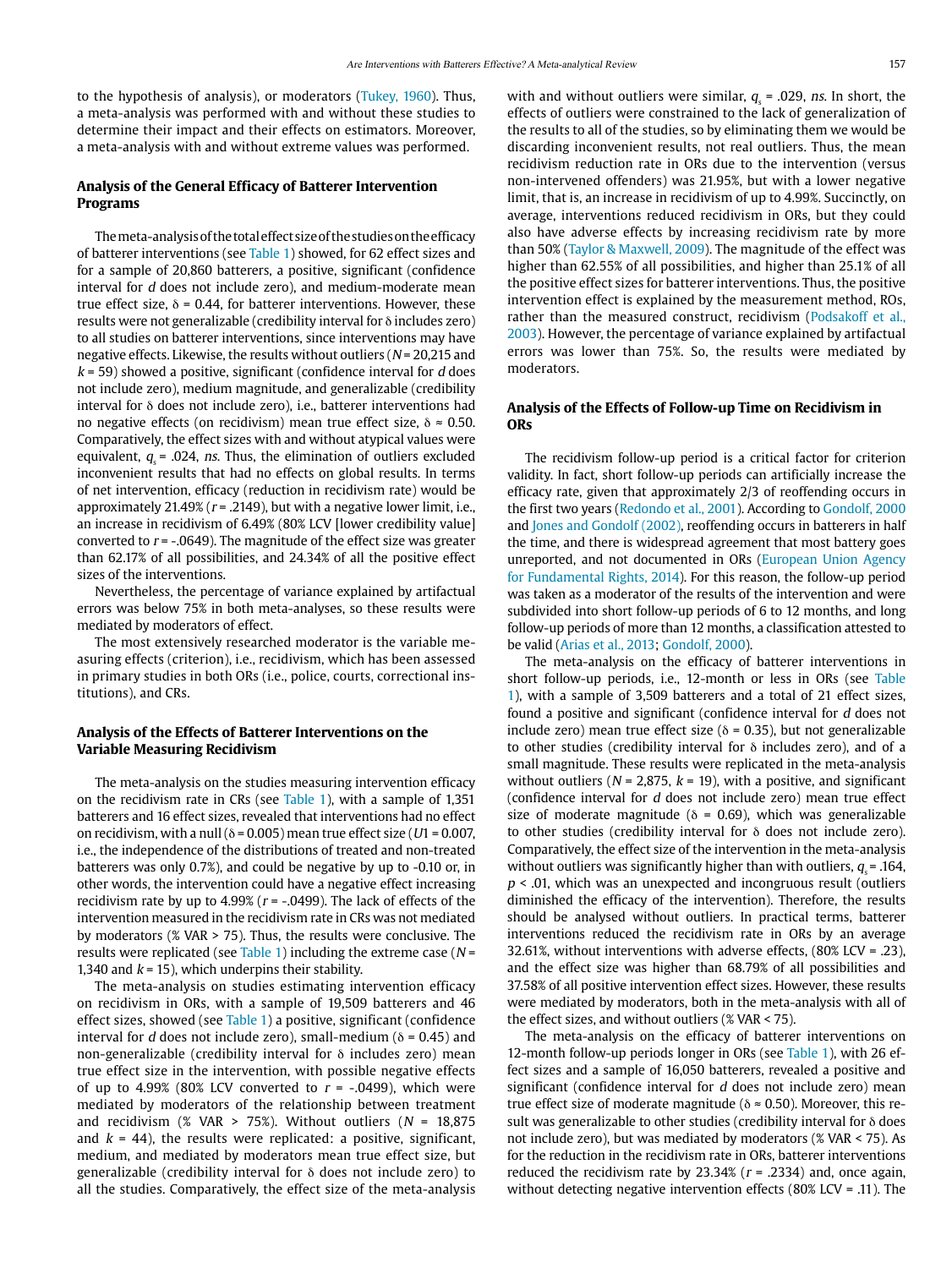magnitude of the effect size was above the 63.31% of all possibilities and 26.62% of all the positive intervention effect sizes.

The mean true effect size of the intervention in ORs with a short follow-up period of up to 12 months ( $\delta$  = 0.69) or less was significantly larger,  $q = .101$ ,  $p < .05$ , than that obtained for the long follow-up period of more than 12 months ( $\delta$  = 0.48).

Moderators could not be analysed as Ns (< 400) or effect sizes were insufficient ( $k \leq 3$ ).

## **Analysis of the Effects of the Modality of the Intervention on Recidivism in ORs**

Another moderator reported in the literature as having effects on the intervention is the modality of the intervention, categorized as interventions based on the Duluth Model, Cognitive-Behavioural Treatment interventions, and Other Type of Interventions (Arias et al., 2013; Babcock et al. 2004; Feder & Wilson, 2005; Levesque & Gelles, 1998).

Meta-analysis of the effects on recidivism in ORs for interventions based on the Duluth Model with a sample of 15,027 batterers, and 25 effect sizes revealed (see Table 1) a positive and significant (confidence interval for d does not include zero) mean true effect size of small magnitude ( $d = 0.37$ ). Moreover, these results were not generalizable (credibility interval for δ includes zero) to all studies with interventions based on the Duluth Model. These results were replicated without outliers ( $N = 14,393$ ,  $k = 23$ ), with the exception that they were generalizable to all the studies (credibility interval for δ does not include zero). Comparatively, the effect sizes of all the studies, and those without outliers were similar,  $q_s$  = .034, ns. Thus, the outliers were not such, but inconvenient studies with negative effects. In practical terms, interventions based on the Duluth Model reduced on average recidivism by  $18.19%$  ( $r = .1819$ ), with potential negative effects of up to  $9.95\%$  (80% LCV converted to  $r = -0.0995$ ), and an effect size above 60.25% of all possibilities, and 20.50% of all the positive intervention effect sizes. However, the results were mediated by moderators (% VAR < 75).

The meta-analysis of the effects of batterer interventions with CBTPs on recidivism in ORs (see Table 1), with a total of 9 effect sizes and a sample of 1,629 batterers, exhibited a positive, significant for the intervention (confidence interval for d does not include zero), and of a large magnitude ( $\delta$  = 0.88) mean true effect size, implying an average reduction in the recidivism rate of 40.27% ( $r = .4027$ ). The generalization of the true effect size could not be studied as the variance was zero (i.e., the studies of this meta-analysis were not randomly distributed); thus, it was analysed with the effect size weighted by sampling error (conservative estimate versus the true size), and was generalizable (credibility interval for d does not include zero) to other studies, and without negative effects, 80% CI [0.70, 1.06]. Additionally, the lower limit of the effect (90% of the interventions surpassed this limit) was 33.40% (80% LCV converted to  $r = .3340$ ). The magnitude of the effect size was higher than 73.24% of all possibilities, and 46.48% of all the positive intervention effect sizes.

The meta-analysis of the effects of Other Types of Intervention (OTIs) on recidivism in ORs (see Table 1), with a total of 12 effect sizes, and a sample of 2,853 batterers, found a positive, moderate, and significant (confidence interval for d does not include zero) mean true effect size ( $\delta$  = 0.63), generalizable to all the studies (credibility interval for δ does not include zero). The reduction in the recidivism rate with OTIs (versus the rate for non-intervened batterers) was on average 30.04% ( $r = .3004$ ), and without interventions with negative effects, and a minimum threshold in the reduction of the recidivism rate of 20.08% (80% LCV converted to  $r = .2008$ ). The reduction in the recidivism rate by OTIs (versus the rate for non-intervened batterers) was on average 30.48%, without negative effects, and with a minimum threshold in the reduction of recidivism of 20.55%. The magnitude of the effect size was higher than 67.36% of all possibilities, and 34.72% of all the positive intervention effect sizes. Nevertheless, the effect of these intervention modalities on recidivism was mediated by moderators (% VAR < 75). Once again, the analysis of moderators in the different types of interventions was not possible due to insufficient Ns and ks.

Comparatively, the effect of the intervention on the reduction of recidivism was significantly higher in the CBTPs than in the Duluth Model,  $q = .243$ ,  $p < .01$  and in the OTIs,  $q = .117$ ,  $p < .01$ , and in the OTIs than in the Duluth Model,  $q_s$  = .126, p < .01.

## **Analysis of Effects of Duration of the Intervention on Recidivism in ORs**

A further moderator of the effects that is systematically reviewed concerns the duration of the intervention (Arias et al., 2013; Babcock et al., 2004). In accordance with Babcock et al. (2004), two categories were created: short duration for programs under 16 sessions/weeks (4 months) and long duration for programs of more than 16 weeks/ sessions.

The results of the meta-analysis for short interventions (< 16 sessions), with a total of 14 effect sizes and 3,631 batterers (see Table 1), showed a non-significant (confidence interval for d includes zero) mean true effect size and, consequently, it was not generalizable to other studies. The meta-analysis replicated without outliers  $(N =$ 2,997,  $k = 12$ ) found a positive and significant (credibility interval for δ does not include zero) mean true effect size of small magnitude ( $\delta$  = 0.29), not generalizable (credibility interval for  $\delta$  includes zero), and mediated by moderators (% VAR < 75) that could not be analysed owing to the insufficient Ns and ks. The comparison of effect sizes with all of the studies with the exclusion of outliers revealed significant differences,  $q_s$  = .129,  $p < .01$ , ranging from a non-significant (all of the studies) to a significant (without outliers) mean true effect size. Thus, the outliers were not such, but inconvenient studies with very negative effects. In fact, brief programs can increase the recidivism rate by 39.5% (80% LCV converted to  $r = .3950$ ).

Regarding long intervention programs (> 16 sessions), the results of the meta-analysis with a total of 32 effect sizes and a sample of 15,878 batterers (see Table 1) displayed a positive and significant (confidence interval for d does not include zero) mean true effect size of moderate magnitude ( $\delta$  = 0.55), generalizable to other studies (credibility interval for δ does not include zero). As for the efficacy of the intervention, long interventions reduced the recidivism rate in ORs by 26.52% ( $r = 0.2652$ ), and without interventions with negative effects, and a minimum threshold in the reduction of recidivism of 10.44% (80% LCV converted to  $r = .1044$ ). The magnitude of the effect size was higher than 65.17% of all possibilities and 30.34% of all the positive intervention effect sizes. However, the average effect size was mediated by moderators (% VAR < 75) that were not studied owing to insufficient Ns and ks.

Comparatively, long programs were more effective in reducing recidivism in comparison to short interventions,  $q_{\rm s}$  = .257, p < .01.

#### **Discussion**

The present meta-analyses have several limitations that should be borne in mind in the generalization of results. First, the classification of studies taken from primary studies outlined the characteristics for defining them (e.g., an intervention was categorized under a particular model, but the description also encompassed other models; the length of the follow-up was differently measured); thus, it was categorically assumed in the meta-analysis, when there may be substantial variability in categories or overlapping categories. Second, not all studies consistently reported moderators (e.g., treatment type), with the subsequent exclusion of them. Third, the validity of the measure of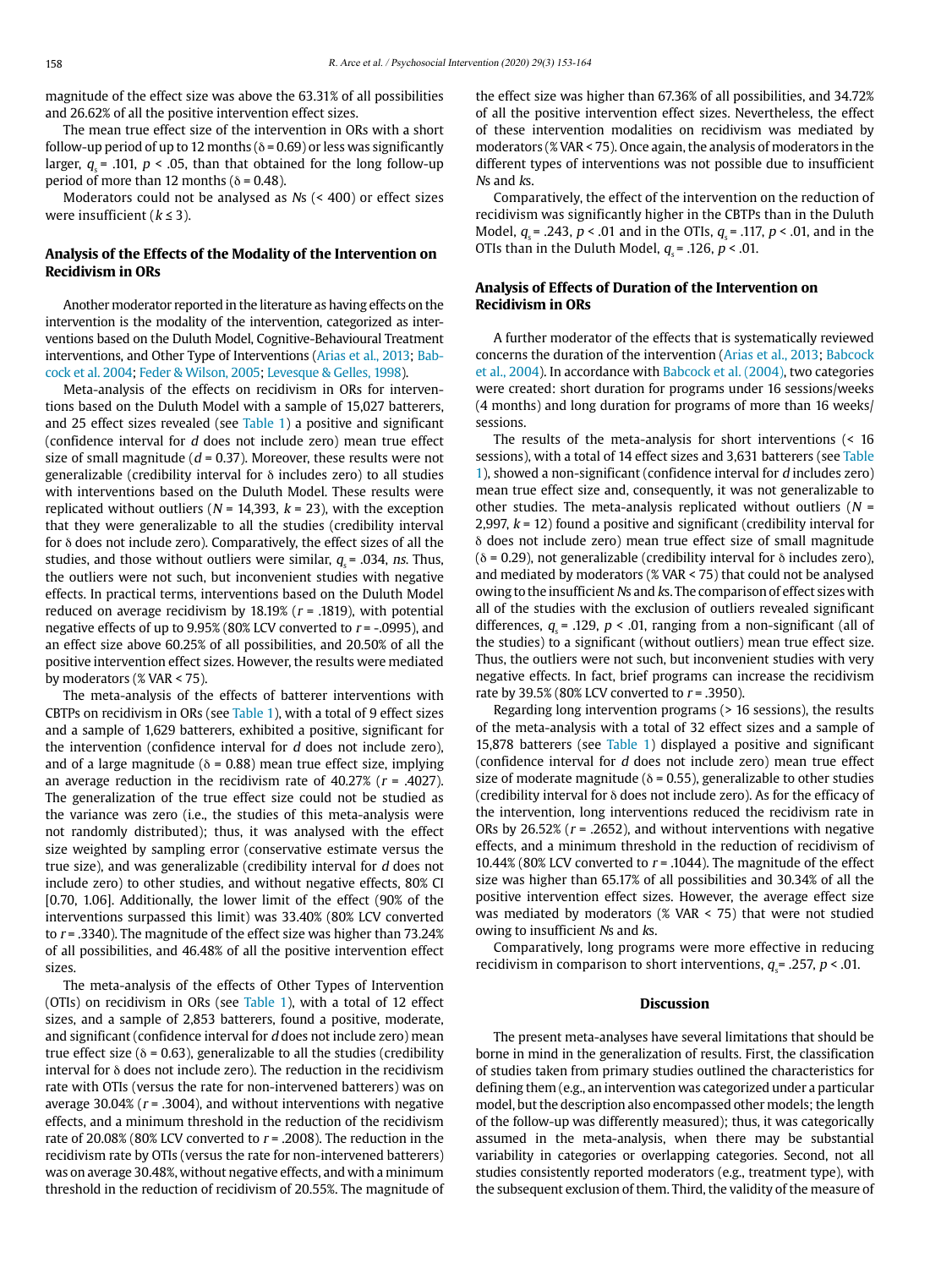efficacy of interventions on recidivism failed to be a good estimator, as it may not even be the real objective of interventions under Spanish law treatment in correctional institutions is voluntary, and the mandate of correctional institutions is to develop aptitudes to overcome deficiencies and to modify unfavourable and negative attitudes; Ley Orgánica 1/1979, de 26 de septiembre, General Penitenciaria). Fourth, the evaluation of the efficacy of the intervention on recidivism based on official records was a criterion of limited validity (a strong positive biased approximation of recidivism; in other words, in comparison to CRs, it failed to capture approximately half of the recidivism). Fifth, follow-up time, as a measure of the efficacy of interventions on recidivism, had a direct and big effect on the validity of the measure. In general, an estimated 50 to 60% of recidivism occurred during the first year (Redondo et al., 2001), with a total confirmed recidivism rate ranging from 40% to more than 80%, which varied according to the measure and the follow-up time (Stover, 2005). Sixth, the measure of the efficacy of interventions in CRs was also probably positively biased (overestimation of the results of the interventions) both in the measure itself (e.g., not all of the batterers who had a partner after treatment reported it; the exposure times of couples with direct effects on recidivism were not reported; a significant number of women failed to respond to encoders) and due to response bias (e.g., bias of leniency, i.e., tendency to minimize or conceal assaults). In fact, one of the distinctive characteristics of victims of gender violence (injury) is the failure to report offences and the concealment of assaults in reports (Holt et al., 2003), concealing offences (Arce, 2017), minimizing injuries (Arce, Fariña, & Vilariño, 2015; Vilariño et al., 2009), and failing to report the recidivism of intervened batterers (Brame et al., 2015), in particular during cohabitation with the batterer. Seventh, evaluations of efficacy were taken from the authors of the interventions, who rely on efficacy for program continuity. Thus, the number of unpublished studies with no effects or negative effects may be high. Eighth, test values were also subject to similar measurement errors. Ninth, the dropouts linked to recidivism were not generally encoded as such, which would artificially increase the efficacy rate (Taft et al., 2001). Tenth, other moderators (not studied as Ns or ks were insufficient) may modify the magnitude or direction of the treatment efficacy (Martín & Moral, 2019; Martín et al., 2019). Thus, further research with additional moderators should be designed. In short, the results had a certain degree of validity for measuring the efficacy of interventions versus non-intervention, but not sufficient to determine the real rates of recidivism, which were presumably significantly higher than registered.

These limitations, in terms of validity of conclusions, can be classified as systematic measurement errors (when they generate an alternative explanation to the results), or a biased measurement method (i.e., variance attributed to method and not to measured construct) (Podsakoff et al., 2003). Bearing in mind the implications of these limitations on the validity of the conclusions of this meta-analysis, they are discussed further below:

a) The control and analysis of the effects in the results of extreme values and outliers was open to two different interpretations. The extreme value referred to a zero recidivism rate, an impossible result that also distorts results. Moreover, outliers (the classification criterion was the statistical significance, with a probability of occurrence of 5%, versus the common criterion ± 1.5 \* IQR, much more stringent and that would not classify any as an outlier) were generally (with the exception of short follow-up periods) inconvenient studies (contrary to the hypothesis of the efficacy of interventions postulated in the analysis itself), which were not precisely outliers, but moderators (Tukey, 1960). Therefore, they are valid cases where interventions are observed to have no results or adverse effects, a possibility that has been validated in previous reviews (Arias et al., 2013; Babcock et al., 2004; Feder & Wilson, 2005; Levesque y Gelles, 1998).

- b) The recidivism rate was almost 14% in intervened batterers, nearly 13% (.1295) in ORs, and 26.13% (.2613) in CRs. Thus, half of recidivism went unreported in ORs. Nevertheless, this was still far from the true rate, given that, as previously stated, sources of measurement error were inherent to the method itself (measure of intervention efficacy), not the construct under assessment (recidivism), and tended to maximize the efficacy of interventions (variance attributed to the method, not to the construct). Hence, evaluation was a source of systematic error: maximizing the effects of interventions.
- c) The results of the general meta-analysis revealed that intervened batterers benefited from interventions compared to non-intervened batterers. According to this meta-analysis, the general efficacy in the reduction of the recidivism rate was approximately 21%. Though the efficacy of interventions was estimated to be as negligible in reviews on the issue (Babcock et al., 2004), this would not be so in relation to the total potential intervention effects, where efficacy obtained would be above 62.17%,  $P_{62.17}$ , and 24.34% of positives (reduction in recidivism rate). Furthermore, efficacy was higher than that obtained for delinquency in general (Redondo et al., 2002), and higher than that obtained for sexual batterers (Schmucker & Lösel, 2015). Nevertheless, interventions can have no effect on recidivism, or even negative effects (increase recidivism). In short, in general interventions, reduced measured recidivism rates, but not all interventions, were efficacious.
- d) Most of the effects of interventions (93.5%) were measured in recidivism in ORs. Meta-analysis on the efficacy of interventions with this measure showed a significant reduction in recidivism rate (a smaller probability of being accused or sentenced for intimate partner violence than non-intervened batterers), estimated to be around 22%, an efficacy rate above 62.55%,  $P_{62.55}$ , of all possibilities, and 25.1% of positive effects. Once again, not all interventions had the effect of reducing recidivism, and some may even have negative effects (increase recidivism), implying not all interventions were valid.
- e) The follow-up period on efficacy of interventions mediated differences in recidivism in ORs. Whilst recidivism rate in short follow-ups fell to around 33%, reduction in long followups was 23%, which was a statistically significant reduction. Thus, short follow-up periods artificially boosted recidivism reduction rate by 10%. Moreover, these results corroborated that 2/3 of all recidivism, in accordance with results by Redondo et al. (2001), occurred during the first two years, or in half that time for batterers according to Gondolf, 2000 and Jones and Gondolf, 2002. Thus, evaluations in short followup periods were invalid.
- f) Intervention contents had a direct impact on the reduction of batterer recidivism in ORs. As for intervention model, the highest effects were obtained with CBTPs, a result that has been systematically substantiated in literature reviews (Arias et al., 2013; Babcock et al., 2004; Feder & Wilson, 2005; Levesque & Gelles, 1998), and supports the view that interventions should be multimodal: cognition and behaviour (Lila et al., 2019). A small, and significantly lower effect, was obtained with interventions based on the Duluth Model, which could even have adverse effects (more recidivism). The small effect size, in addition to the high number of dropouts during these interventions, has led Taft et al. (2001) to the conclusion that these types of intervention were possibly not effective. This claim was not corroborated by the results, as effect size was significant and associated to a mean recidivism reduction rate of approximately of 18%.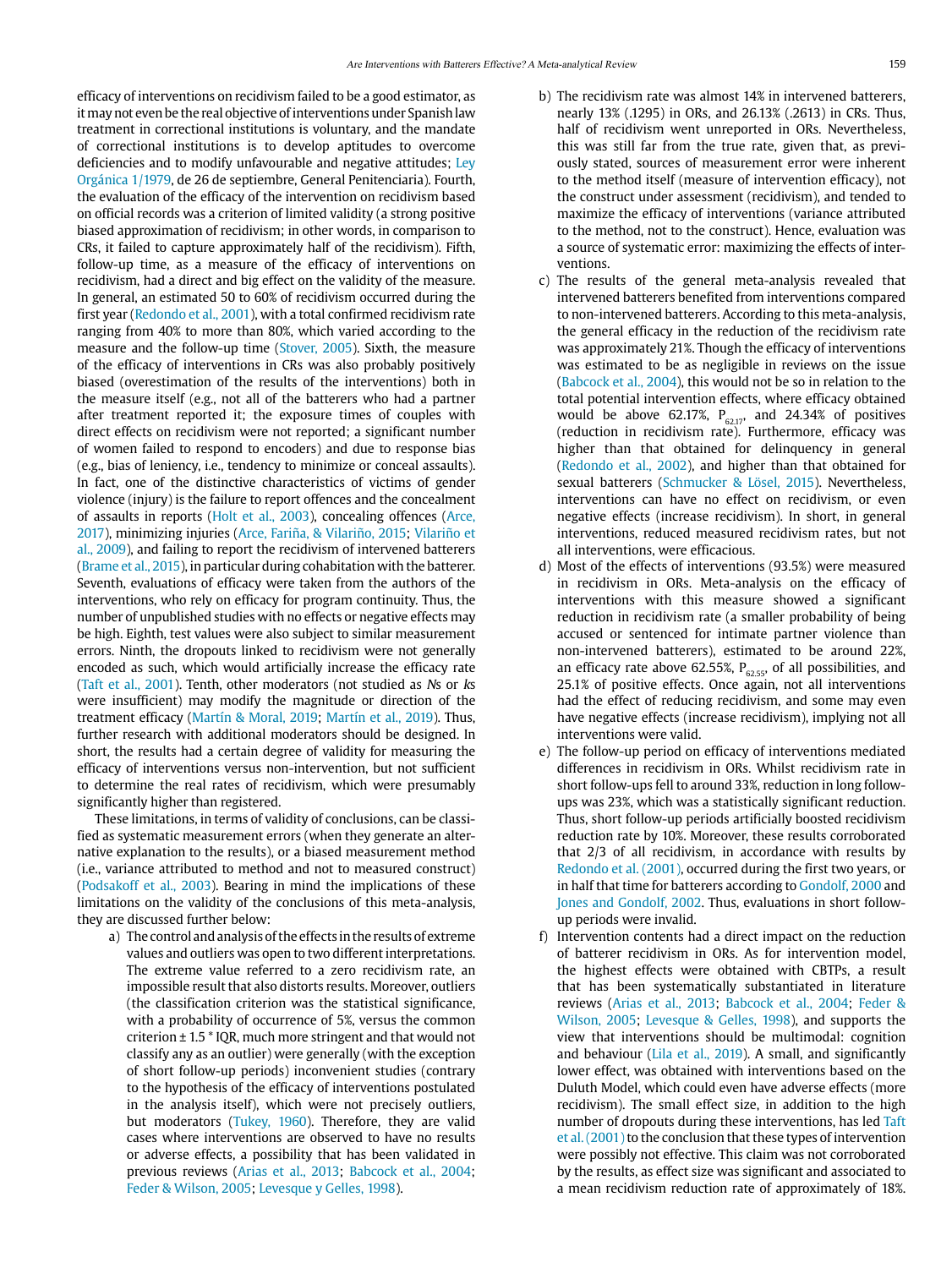Notwithstanding, the high variability observed could have negative effects. If we take into account that programs based on the Duluth Model were initially aimed at educating in a gender perspective, but were subsequently transformed into cognitive-behavioural models with a gender perspective, addition of gender perspective may be the cause for the decline in efficacy versus exclusively cognitive-behavioural interventions. That is, gender perspective of intervention may fail to re-educate batterers, or even have adverse effects (reactance to treatment or a feigning adherence to treatment could explain this contingency).

- g) OTIs (generally focused on cognition and behaviour, but supplemented and guided by other intervention models, such as ecological, therapeutic, or multilevel models) had the effect of significantly reducing recidivism in ORs, and intermediate between Duluth Model and CBTPs. Nevertheless, these results were limited to the metaanalysis studies and were not generalizable to models other than those examined (this category includes any model that was not strictly cognitive-behavioural or Duluth). A close inspection of results indicates cognitive-behavioural interventions in addition to an ecological or multilevel intervention models improved the efficacy of interventions, thereby the need for further studies to evaluate both of these combined models.
- h) Short interventions failed to reduce recidivism in ORs and could have negative effects (increase recidivism as compared to no intervention) by almost 40%. In comparison, long interventions were effective in reducing recidivism rate in ORs ( $\approx$ 26%), without negative effects. This underscores batterer interventions should be long-term to be effective. Batterers harbour toxic cognitions (Maruna, 2004), which are highly resistant to interventions (Novo et al., 2012), in particular short interventions that may be ineffective or even counterproductive.
- i) However, in terms of recidivism in CRs, the efficacy of interventions versus non-intervention was totally null, with a definite result (i.e., generalizable and not mediated by moderators). Hence, interventions were effective in reducing the rate of accusations and guilty verdicts, but not the rate of real, direct intimate partner violence. This result underscored the limitations of ORs as a measure of the efficacy of interventions, that is, ORs were a poor valid measure as a substantial amount of recidivism went undetected. Several causes may be responsible for this limitation in validity: unreported recidivism, rejected complaints by the police, not all gender violence recorded in CRs constitutes gender violence across all countries, and it may be recorded as sexist violence which falls out of the scope of batterer interventions.

In conclusion, there is a corpus of literature on the efficacy of interventions, showing significant effects in reducing recidivism in official records. In other words, intervened batterers were less likely to be accused/sentenced again in (ORs) for the same offence. Notwithstanding, not all of the interventions were effective in ORs. Thus, short interventions were completely ineffective and could have negative effects of up to 40%, and certain interventions based on the Duluth Model may have negative effects of up to 10%. In contrast, long interventions based on CBTPs or OTIs (the results may not be generalised to other techniques than those revised) were on average effective and without negative effects on recidivism in ORs. The evaluation of the efficacy of the intervention in ORs was not a valid measure as it was subject to a systematic measurement error (it minimized the rate), which could reach over 80% (Stover, 2005). However, regardless the fact that ORs were not a valid measure of recidivism, we may draw from the meta-analysis with ORs the conclusion that intervention programs should be based on a long cognitive-behavioural approach.

However, this does not imply that interventions had a significant effect on reducing recidivism in all measures of violence. There was a null effect in couple reports. Further research should be undertaken to evaluate the efficacy of interventions in both types of measure to identify the type of recidivism lost in ORs and to identify moderators of the efficacy of interventions on this measure. Moreover, studies are required to assess the efficacy of interventions on other criteria such as the internal mechanisms underlying gender violence (Arce et al., 2014), and acquisition of skills and abilities that enable batterers to successfully manage risk situations of intimate partner violence (Arce & Fariña, 2010; Lila et al., 2018; Martín-Fernández, Gracia, Marco, et al., 2018; Martín-Fernández, Gracia, & Lila, 2018).

### **Conflict of Interest**

The authors of this article declare no conflict of interest.

### **References**

References marked with an asterisk indicate studies included in the metaanalysis

- Amado, B. G., Arce, R., & Herraiz, A. (2015). Psychological injury in victims of child sexual abuse: A meta-analytic review. Psychosocial Intervention, 24(1), 49-62. https://doi.org/10.1016/j.psi.2015.03.002
- Arce, R. (2017). Análisis de contenido de las declaraciones de testigos: evaluación de la validez científica y judicial de la hipótesis y la prueba forense [Content analysis of the witness statements: Evaluation of the scientific and judicial validity of the hypothesis and the forensic proof]. Acción Psicológica, 14(2), 171-190. [https://doi.org/10.5944/](https://doi.org/10.5944/ap.14.2.21347) [ap.14.2.21347](https://doi.org/10.5944/ap.14.2.21347)
- Arce, R., & Fariña, F. (2010). Diseño e implementación del programa Galicia de reeducación de maltratadores: una respuesta psicosocial a una necesidad social y penitenciaria [Design and implementation of the Galicia program for batterer re-education: A psychosocial answer to a social and penitentiary need] Psychosocial Intervention, 19(2), 153- 166. https://doi.org/10.5093/in2010v19n2a7
- Arce, R., Fariña, F., & Fraga, A. I. (2000). Género y formación de juicios en un caso de violación [Gender and juror judgment making in a case of rape]. Psicothema, 12(4), 623-628. http://www.psicothema.com/pdf/381.pdf
- Arce, R., Fariña, F., & Novo, M. (2014). Competencia cognitiva en penados primarios y reincidentes: implicaciones para la reeducación [Cognitive competence among recidivist and non-recidivist prisoners: Implications for the rehabilitation]. Anales de Psicología, 30(1). 259- 266. https://doi.org/10.6018/analesps.30.1.158201
- Arce, R., Fariña, F., Seijo, D., & Novo, M. (2015). Assessing impression management with the MMPI-2 in child custody litigation. Assessment, 22(6), 769-777. https://doi.org/10.1177/1073191114558111
- Arce, R., Fariña, F., & Vilariño, M. (2015). Daño psicológico en casos de víctimas de violencia de género: un estudio comparativo de las evaluaciones forenses [Psychological injury in intimate partner violence cases: A contrastive analysis of forensic measures]. Revista Iberoamericana de Psicología y Salud, 6(2), 72–80. https://doi. org/10.1016/j.rips.2015.04.002
- Arias, E., Arce, R., & Vilariño, M. (2013). Batterer intervention programmes: A meta-analytic review of effectiveness. Psychosocial Intervention, 22(2), 153-160. https://doi.org/10.5093/in2013a18
- Babcock, J. C., Green, C. E., & Robie, C. (2004). Does batterers' treatment work? A meta-analytic review of domestic violence treatment. Clinical Psychology Review, 23(8), 1023-1053. https://doi.org/10.1016/j. cpr.2002.07.001
- \*Babcock, J. C., & Steiner, R. (1999). The relationship between treatment, incarceration and recidivism of battering: A program evaluation of Seattle's coordinated community response to domestic violence. Journal of Family Psychology, 13(1), 46-59. https://doi. org/10.1037//0893-3200.13.1.46
- \*Bennett, L., Call, C., Flett, H., & Stoops, C. (2005). Program completion, behavioral change and re-arrest for the batterer intervention system of Cook County, Illinois. Illinois Criminal Justice Information Authority. Chicago, IL. http://citeseerx.ist.psu.edu/viewdoc/ Authority. Chicago, IL. http://citeseerx.ist.psu.edu/viewdoc/ download?doi=10.1.1.589.9366&rep=rep1&type=pdf
- \*Bowen, E., Gilchrist, E. A., & Beech, A. R. (2005). An examination of the impact of community-based rehabilitation on the offending behaviour of male domestic violence offenders and the characteristics associated with recidivism. Legal and Criminological Psychology, 10(2), 189-209. https://doi.org/10.1348/135532505x36778
- Brame, R., Kaukinen, C., Gover, A. R., & Lattimore, P. K. (2015). No-contact orders, victim safety, and offender recidivism in cases of misdemeanor criminal domestic violence: A randomized experiment. American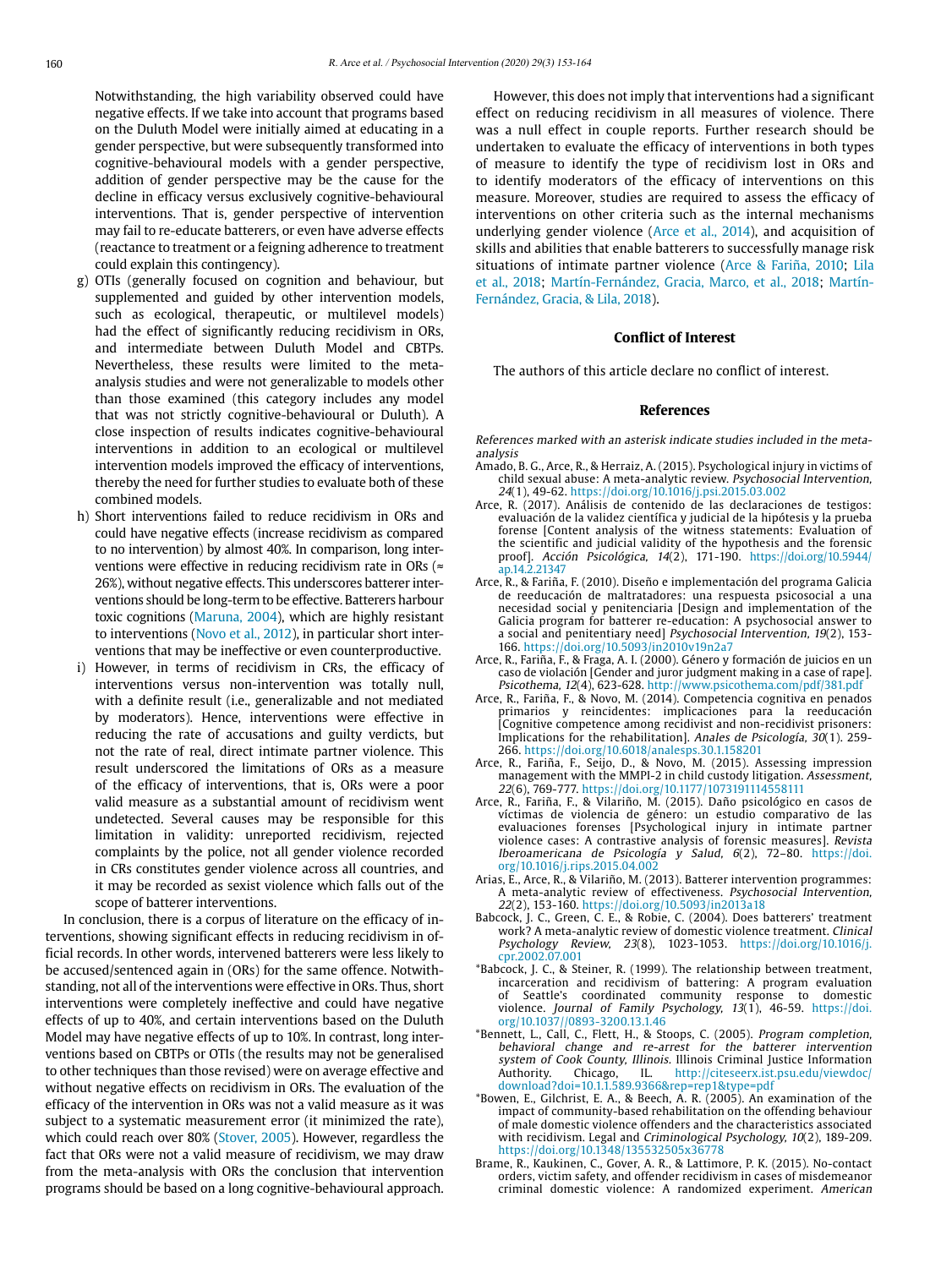Journal of Criminal Justice, 40(2), 225-249. https://doi.org/10.1007/ s12103-014-9242-

- \*Coulter, M., & VandeWeerd, C. (2009). Reducing domestic violence and other criminal recidivism: Effectiveness of a multilevel batterers intervention program. Violence and Victims, 24(2), 139-152. https:// doi.org/10.1891/0886-6708.24.2.139
- \*Davis, R. C., Taylor, B. G., & Maxwell, C. D. (1998). Does batterer treatment reduce violence? A randomized experiment in Brooklyn. Justice Quarterly, 18(1), 171-201. https://doi.org/10.1080/07418820100094861
- \*Dobash, R., Dobash, R. E., Cavanagh, K., & Lewis, R. (1996). Reeducation programs for violent men: An evaluation (Research Findings, No. 46). http://webarchive.nationalarchives.gov.uk/20110314171826/http:// rds.homeoffice.gov.uk/rds/pdfs/r46.pdf
- \*Dunford, F. W. (2000). The San Diego Navy experiment: An assessment of interventions for men who assault their wives. Journal of Consulting and Clinical Psychology, 68(3), 468-476. https://doi.org/10.1037//0022- 006x.68.3.468
- European Union Agency for Fundamental Rights. (2014). Violence against women: An EU-wide survey. Results at a glance. https://fra.europa.eu/ sites/default/files/fra-2014-vaw-survey-at-a-glance-oct14\_en.pdf
- Fariña, F., Redondo, L., Seijo, D., Novo, M., & Arce, R. (2017). A meta-analytic review of the MMPI validity scales and indexes to detect defensiveness in custody evaluations. International Journal of Clinical and Health Psychology, 17, 128-138. https://doi.org/10.1016/j.ijchp.2017.02.002
- \*Feder, L. R., & Dugan, L. (2004). Testing a court-mandated treatment program for domestic violence offenders: The Broward experiment. National Institute of Justice. Washington, DC. https://www.ncjrs.gov/ pdffiles1/nij/199729.pdf
- Feder, L., & Wilson, D. B. (2005). A meta-analytic review of court-mandated batterer intervention programs: Can courts affect abusers' behavior? Journal of Experimental Criminology, 1(2), 239-262. https://doi. org/10.1007/s11292-005-1179-0
- Gallego, R., Novo, M., Fariña, F., & Arce, R. (2019). Child-to-parent violence and parent-to-child-violence: A meta-analytic review. European Journal of Psychology Applied to legal Context. Advance online publication. https://doi.org/10.5093/ejpalc2019a4
- Gondolf, E. W. (2000). Reassault at 30-months after batterer program intake. International Journal of Offender Therapy and Comparative Criminology, 44(1), 111-128. https://doi.org/10.1177/0306624x00441010
- \*Graña, J. L., Redondo, N., Muñoz-Rivas, M. J., & Cuenca, M. L. (2017). Shortterm treatment response, attrition and recidivism in a partner violent men typology compared with a control group. Psicología Conductual, 25(3), 465-482.
- \*Haggård, U., Freij, I., Danielsson, M., Wenander, D., & Långström, N. (2017). Effectiveness of the IDAP treatment program for male perpetrators of intimate partner violence: A controlled study of criminal recidivism. Journal of Interpersonal Violence, 32(7), 1027-1043. https://doi. org/10.1177/0886260515586377
- \*Hasisi, B., Shoham, E., Weisburd, D., Haviv, N., & Zelig, A. (2016). The "care package" prison domestic violence programs and recidivism: A quasiexperimental study. Journal of Experimental Criminology, 12(4), 563- 586. https://doi.org/10.1007/s11292-016-9266-y
- Hedges, L. V., & Olkin, I. (1985). Statistical methods for meta-analysis. Academic Press.
- \*Herman, K., Rotunda, R., Williamson, G., & Vodanovich, S. (2014). Outcomes from a Duluth model batterer intervention program at completion and long term follow-up. Journal of Offender Rehabilitation, 53(1), 1-18. https://doi.org/10.1080/10509674.2013.861316
- Holt, V. L., Kernic, M. A., Wolf, M. E., & Rivara, F. P. (2003). Do protection orders affect the likelihood of future partner violence and injury? American Journal of Preventive Medicine, 24, 16-21. https://doi. org/10.1016/S0749-3797(02)00576-7
- \*Jenkins, J. A., & Menton, C. (2003). The relationship between incarcerated batterers' cognitive characteristics and the effectiveness of behavioral treatment. Corrections Compendium, 28(3), 1-27. http://wheelsforjustice. rwu.edu/publications/CorrectionsCompendium-Mar2003.pdf
- \*Jones, A. S., & Gondolf, E. W. (2002). Assessing the effect of batterer program completion on reassault: An instrumental variables analysis. Journal of Quantitative Criminology, 18(1), 71-98. https://doi. org/10.1023/a:1013244929733
- \*Labriola, M., Rempel, M., & Davis, R. C. (2005). Testing the effectiveness of batterer programs and judicial monitoring. Results from a randomized trial at the Bronx Misdemeanor Domestic Violence Court. Center for Court Innovation. Nueva York, NY. http://www.courtinnovation.org/ sites/default/files/battererprogramseffectiveness.pdf
- Levesque, D. A., & Gelles, R. J. (1998, July). Does treatment reduce recidivism in men who batter? A meta-analytic evaluation of treatment outcome. Paper presented at the Program Evaluation and Family Violence Research: An International Conference, Durham, NH.
- Ley Orgánica 1/1979, de 26 de septiembre, General Penitenciaria. (1979). Boletín Oficial del Estado, 281, 33987-34058. https://www.boe.es/ buscar/pdf/1995/BOE-A-1995-25444-consolidado.pdf
- \*Lila, M., Gracia, E., & Catalá-Miñana, A. (2018). Individualized motivational plans in batterer intervention programs: A randomized clinical trial. Journal of Consulting and Clinical Psychology, 86(4), 309-320. https:// doi.org/10.1037/ccp0000291
- Lila, M., Martín-Fernández, M., Gracia, E., López-Ossorio, J. J., & González, J. L. (2019). Identifying key predictors of recidivism among offenders attending a batterer intervention program: A survival analysis. Psychosocial Intervention, 28(3), 157-167. https://doi.org/10.5093/ pi2019a19
- \*Lin, S., Su, C., Chou, F. H., Chen, S., Huang, J., Wu, G. T., Chen, W. J., Chao, S. S., & Chen, C. (2009). Domestic violence recidivism in high-risk Taiwanese offenders after the completion of violence treatment programs. Journal of Forensic Psychiatry & Psychology, 20(3), 458-472. https://doi.org/10.1080/14789940802638341
- Martín, A. M., Padrón, F., & Redondo, S. (2019). Early narratives of desistance from crime in different prison regimes. European Journal of Psychology Applied to Legal Context, 11(2), 71-79. https://doi. org/10.5093/ejpalc2019a2
- Martín, B., & Moral, M. V. (2019). Relación entre dependencia emocional y maltrato psicológico en forma de victimización y agresión en jóvenes [Relationship between emotional dependence and psychological abuse in the form of victimization and aggression in young people]. Revista Iberoamericana de Psicología y Salud, 10(2), 75-89. https://doi. org/10.23923/j.rips.2019.02.027
- Martín-Fernández, M., Gracia, E., & Lila, M. (2018). Assessing victimblaming attitudes in cases of intimate partner violence against women: Development and validation of the VB-IPVAW scale. Psychosocial Intervention, 27(3), 133-143. https://doi.org/10.5093/pi2018a18
- Martín-Fernández, M., Gracia, E., Marco, M., Vargas, V., Santirso, F. A., & Lila, M. (2018). Measuring acceptability of intimate partner violence against women: Development and validation of the A-IPVAW scale. European Journal of Psychology Applied to Legal Context, 10(1), 26-34. https://doi.org/10.5093/ejpalc2018a3
- Maruna, S. (2004). Desistance and explanatory style: A new direction in the psychology of reform. Journal of Contemporary Criminal Justice, 20, 184-200. https://doi.org/10.1177/1043986204263778
- Monteiro, A., Vázquez, M. J., Seijo, D., & Arce, R. (2018). ¿Son los criterios de realidad válidos para clasificar y discernir entre memorias de hechos auto-experimentados y de eventos vistos en vídeo? [Are the reality criteria valid to classify and to discriminate between memories of self-experienced events and memories of video-observed events?]. Revista Iberoamericana de Psicología y Salud, 9(2), 149-160. https:// doi.org/10.23923/j.rips.2018.02.020
- Mosier, C. I. (1943). On the reliability of a weighted composite. Psychometrika, 8(3), 161-168. https://doi.org/10.1007/BF02288700
- \*Murphy, C. M., Musser, P. H., & Maton, K. I. (1998). Coordinated community intervention for domestic abusers: Intervention system involvement and criminal recidivism. Journal of Family Violence, 13(3), 263-284. https://doi.org/10.1023/a:1022841022524
- Novo, M., Fariña, F., Seijo, D., & Arce, R. (2012). Assessment of a community rehabilitation programme in convicted male intimate-partner violent offenders. International Journal of Clinical and Health Psychology, 12(2), 219-234. http://www.aepc.es/ijchp/articulos\_pdf/ijchp-408.pdf
- \*Pérez, M. Giménez-Salinas A., & Juan, M. (2012). Evaluación del programa "Violencia de género: programa de intervención para agresores", en medidas alternativas. Instituto de Ciencias Forenses y de la Seguridad y Secretaría General de Instituciones Penitenciarias. Madrid, Spain. http://www.institucionpenitenciaria.es/web/export/sites/default/ datos/descargables/descargas/VDG\_EVALUACION\_AUTONOMA\_NIPO. pdf
- Podsakoff, P. M., MacKenzie, S. B., Lee, J.-Y., & Podsakoff, N. P. (2003). Common method bias in behavioral research: A critical review of the literature and recommended remedies. Journal of Applied Psychology, 88(5), 879-903. https://doi.org/10.1037/0021-9010.88.5.879
- Redondo, S., Sánchez-Meca, J., & Garrido, V. (2001). Treatment of offenders and recidivism: Assessment of the effectiveness of programmes applied in Europe. Psychology in Spain, 5(1), 47-62. http://www. psychologyinspain.com/content/reprints/2001/6.pdf
- Redondo, S., Sánchez-Meca, J., & Garrido, V. (2002). Los programas psicológicos con delincuentes y su efectividad: la situación europea [Psychological programmes with offenders and their effectiveness: The European situation]. Psicothema, 14(Supl.), 164-173. http://www. psicothema.com/pdf/3487.pdf
- Rosenfeld, B. D. (1992). Court ordered treatment of spouse abuse. Clinical Psychology Review, 12(2), 205-226. https://doi.org/10.1016/0272- 7358(92)90115-o
- Rosnow, R. L., & Rosenthal, R. (1988). Focused tests of significance and effect size estimation in counseling psychology. Journal of Counseling Psychology, 35, 203-208. https://doi.org/10.1037/0022-0167.35.2.203
- \*Saunders, D. G. (1996). Feminist-cognitive-behavioral and processpsychodynamic treatments for men who batter: Interaction of abuser traits and treatment models. Violence and Victims, 11(4), 393-414. https://doi.org/10.1891/0886-6708.11.4.393
- Schmidt F. L., & Hunter, J. E. (1981). Employment testing: Old theories and new research findings. American Psychologist, 36(10), 1128-1137. https://doi.org/10.1037/0003-066X.36.10.1128
- Schmidt, F. L., & Hunter, J. E. (2015). Methods of meta-analysis: Correcting errors and bias in research findings (3th ed.). Sage.
- Schmucker, M., & Lösel, F. (2015). The effects of sexual offender treatment on recidivism: An international meta-analysis of sound quality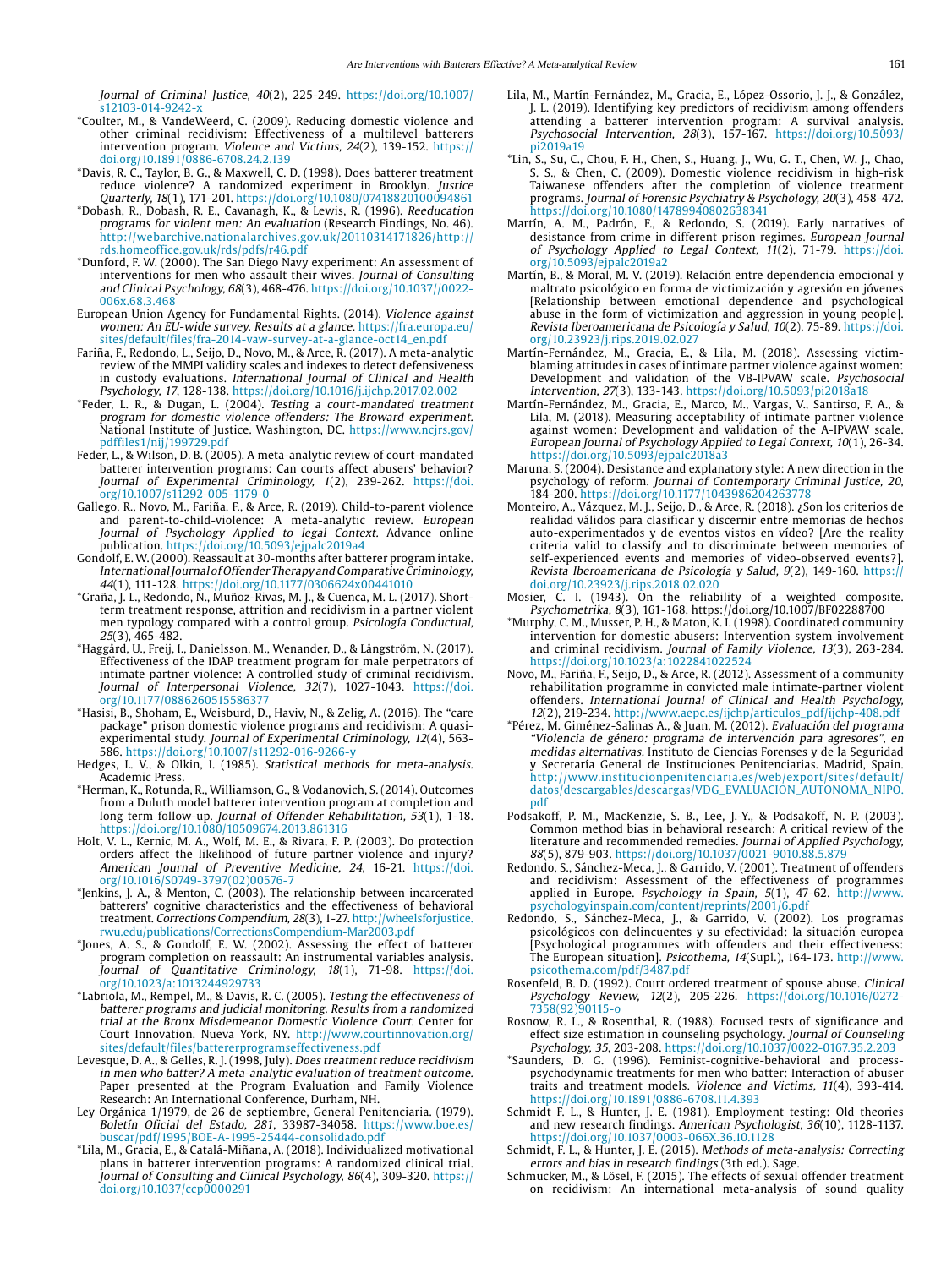evaluations. Journal of Experimental Criminology, 11(4), 597-630. https://doi.org/10.1007/s11292-015-9241-z

- \*Stewart, L. A., Gabora, N., Kropp, P. R., & Lee, Z. (2014). Effectiveness of risk-needs-responsivity-based family violence programs with male offenders. Journal of Family Violence, 29(2), 151-164. https://doi. org/10.1007/s10896-013-9575-0
- \*Stith, S. M., Rosen, K. H., & McCollum, E. E. (2004). Treating intimate partner violence within intact couple relationships: Outcomes of multicouple versus individual couple therapy. Journal of Marital and Family Therapy, 30(3), 305-318. https://doi.org/10.1111/j.1752-0606.2004. tb01242.x
- Stover, C. S. (2005). Domestic violence research what have we learned and where do we go from here? Journal of Interpersonal Violence, 20(4), 448-454. https://doi.org/10.1177/0886260504267755
- Taft, C. T., Murphy, C. M., Elliott, J. D., & Morrel, T. M. (2001). Attendanceenhancing procedures in group counseling for domestic abusers. Journal of Counseling Psychology, 48(1), 51-60. https://doi. org/10.1037/0022-0167.48.1.51
- \*Taylor, B. G., & Maxwell, C. D. (2009). The effects of a short-term batterer treatment program for detained arrestees: A randomized experiment in the Sacramento County, California jail. Department of Justice, Crime and Violence Prevention Center. Sacramento, CA. https://www.ncjrs. gov/pdffiles1/nij/grants/228275.pdf
- \*Tollefson, D. R., & Gross, E. (2006). Predicting recidivism following participation in a batterer treatment program. Journal of Social Service Research, 32(4), 39-62. https://doi.org/10.1300/j079v32n04\_03
- \*Tollefson, D. R., Webb, K., Shumway, D., Block, S. H., & Nakamura, Y. (2009). A mind-body approach to domestic violence perpetrator treatment: Program overview and preliminary outcomes. Journal of Aggression, Maltreatment & Trauma, 18(1), 17-45. https://doi. org/10.1080/10926770802610657
- Tukey, J. W. (1960). A survey of sampling from contaminated distributions. In I. Olkin, J. G. Ghurye, W. Hoeffding, W. G. Madoo, & H. Mann (Eds.), Contributions to probability and statistics (pp. 448-485). Stanford University Press.
- Vilariño, M., Amado, B. G., Vázquez, M. J., & Arce, R. (2018). Psychological harm in women victims of intimate partner violence: Epidemiology and quantification of injury in mental health markers. Psychosocial Intervention, 27, 145-152. https://doi.org/10.5093/pi2018a23
- Vilariño, M., Fariña, F., & Arce, R. (2009). Discriminating real victims from feigners of psychological injury in gender violence: Validating a protocol for forensic settings. European Journal of Psychology Applied to Legal Context, 1(2), 221-243. [http://](http://sepjf.webs.uvigo.es/index.php?option=com_docman&task=doc_download&gid=19&Itemid=110&lang=en) [sepjf.webs.uvigo.es/index.php?option=com\\_docman&task=doc\\_](http://sepjf.webs.uvigo.es/index.php?option=com_docman&task=doc_download&gid=19&Itemid=110&lang=en) [download&gid=19&Itemid=110&lang=en](http://sepjf.webs.uvigo.es/index.php?option=com_docman&task=doc_download&gid=19&Itemid=110&lang=en)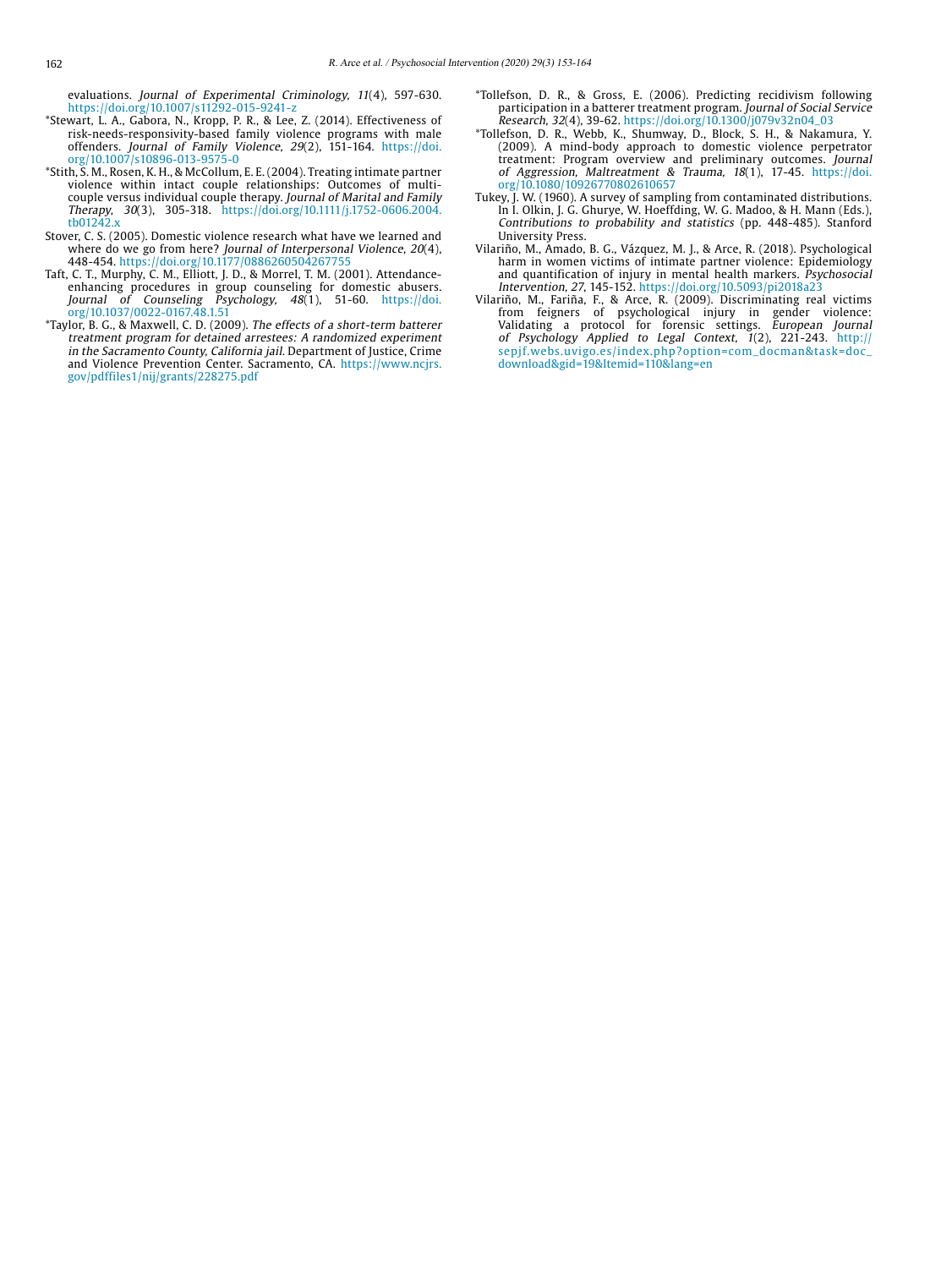## **Appendix**

# Primary Studies

| Author(s) and publication year | $\boldsymbol{n}$                                                          | Treatment type and<br>intervention format                               | Duration and<br>length                                                                               | Measure of<br>recidivism<br>of intervention during follow-up | Recidivism rate %                                                                                                        |                                                                                                         | Efect size: $\delta$                                                                                                           |                                                                                    |  |
|--------------------------------|---------------------------------------------------------------------------|-------------------------------------------------------------------------|------------------------------------------------------------------------------------------------------|--------------------------------------------------------------|--------------------------------------------------------------------------------------------------------------------------|---------------------------------------------------------------------------------------------------------|--------------------------------------------------------------------------------------------------------------------------------|------------------------------------------------------------------------------------|--|
| Saunders (1996)                | $EG_1: 61$<br>$EG_2: 68$                                                  | EG1: Duluth+ CBTP<br>EG2: Psychodinamical<br>process group              | 12 sessions +<br>20 support (32)<br>weeks)                                                           | 24 months<br>$(OR-CR)$                                       | <b>OR</b><br>EG.: 23.2%<br>EG <sub>2</sub> : 20.3%                                                                       | CR<br>$EG_1: 34%$<br>$EG_2: 33.3%$                                                                      | <b>OR</b><br>$-0.04$<br>0.06                                                                                                   | CR<br>$-0.17$<br>$-0.15$                                                           |  |
| Dobash et al. (1996)           | 40                                                                        | Duluth<br>Group                                                         | 6-7 months                                                                                           | 12 months<br>$(OR-CR)$                                       | OR: 7%                                                                                                                   | CR: 33%                                                                                                 | OR: 0.7                                                                                                                        | $CR: -0.14$                                                                        |  |
| Murphy et al. (1998)           | 235                                                                       | Duluth<br>(format non specified)                                        | 22 sesssions                                                                                         | 12-18 months<br>(OR)                                         |                                                                                                                          | OR: 15.7%                                                                                               |                                                                                                                                | 0.23                                                                               |  |
| Babcock & Steiner (1999)       | 106                                                                       | Duluth<br>Group                                                         | 36 weeks                                                                                             | 24 months (OR)                                               | OR: 8%                                                                                                                   |                                                                                                         | 0.63                                                                                                                           |                                                                                    |  |
| Davis et al. (2000)            | $EG_1$ : 129<br>EG <sub>2</sub> :61<br>CG: 186                            | Duluth<br>Group                                                         | 39 hours<br>EG <sub>2</sub> : 26 weeks<br>CG: TBC                                                    | $EG_i$ : 8 weeks 6 and 12 months<br>$(OR-CR)$                | OR <sub>6</sub> m<br>$EG_1$ : 7%<br>$GG_2: 15%$<br>CG: 22%<br>CR <sub>6</sub> m<br>$EG_1: 23%$<br>$EG_2: 19%$<br>CG: 21% | OR 12 m<br>$EG_1: 10\%$<br>$EG_2: 25%$<br>CG: 26%<br>CR 12 m<br>$EG_1$ : 14%<br>$EG_2$ : 18%<br>CG: 22% | OR <sub>6</sub> m<br>$EG_1: 0.7$<br>$EG_2: 0.26$<br>CR <sub>6</sub> m<br>$EG_1$ : 0.16<br>EG2: 0.29                            | OR 12 m<br>$EG_1$ : 0.51<br>$EG_2: -0.09$<br>CR 12 m<br>$EG_1$ : 0.49<br>EG2: 0.33 |  |
| Dunford (2000)                 | EG <sub>1</sub> : 168<br>$EG_2$ : 153<br>$EG_3$ : 173<br>CG: 150          | <b>CBTP</b><br>$EG_1$ and $EG_2$ : Group<br>$EG3$ : Individual          | EG <sub>1</sub> : 12 months<br>$(6$ weekks + 6<br>months)<br>6 months<br>EG <sub>2</sub> : 12 months | 6 months (CR)<br>EG <sub>2</sub> : 26 weeks + 12 months (OR) | <b>OR</b><br>$EG_1: 4%$<br>$EG_2: 3%$<br>$EG_3$ : 6%<br>CG: 4%                                                           | <b>CR</b><br>EG <sub>1</sub> :29%<br>$EG_2: 30%$<br>$EG_3$ : 27%<br>CG: 35%                             | <b>OR</b><br>EG <sub>1</sub> : 0.98<br>$EG$ : 1.11<br>$EG_3: 0.78$                                                             | CR<br>$EG_1$ : -0.03<br>$EG_2$ : $-0.06$<br>$EG_3: 0.03$                           |  |
| Jones and Gondolf (2002)       | $EG_{p1}$ : 213<br>$EG_{p2}$ : 208<br>$EG_{p_3}$ : 215<br>$EG_{p4}$ : 217 | Duluth<br>Group                                                         | $EG_{p1}$ : 3 months<br>$EG_{pq}$ : 5.5 months<br>$EG_{p4}$ : 9 months                               | $EG_{p2}$ : 3 months 15 y 30 months<br>(OR)                  | <b>RO</b><br>15m<br>$EG_{p_1}$<br>31.5%<br>31.8%<br>$EG_{p_2}$<br>$EG_{P3}^-$<br>26.2%<br>24.7%<br>$EG_{P4}$             | 30 <sub>m</sub><br>41.2%<br>38.6%<br>34.2%<br>28.2                                                      | <b>RO</b><br>15 <sub>m</sub><br>$EG_{p_1}$<br>$-0.29$<br>$EG_{p_2}$<br>$-0.3$<br>$EG_{p_3}$<br>$-0.13$<br>$EG_{p4}$<br>$-0.09$ | 30 m<br>$-0.55$<br>$-0.48$<br>$-0.36$<br>$-0.19$                                   |  |
| Jenkins and Menton (2003)      | EG: 114                                                                   | <b>CBTP</b><br>Group                                                    | 9 weeks                                                                                              | 30 months (OR)                                               | OR: 10%                                                                                                                  |                                                                                                         | 0.51                                                                                                                           |                                                                                    |  |
| Feder and Dugan (2004)         | EG: 404<br>CG: 229                                                        | EG: Duluth<br>Model                                                     | 26 weeks                                                                                             | 12 months (OR)                                               | EG: 24%<br>CG: 21%                                                                                                       |                                                                                                         | $-0.07$                                                                                                                        |                                                                                    |  |
| Stith et al. (2004)            | $EG_1: 14$<br>$EG_2: 16$<br>CG: 9                                         | Duluth+ CBTP<br>EG, Couple individual<br>EG <sub>2</sub> : Couple group | 6 weeks                                                                                              | 6 & 24 months<br>(CR)                                        | 6 months<br>$EG_1: 43%$<br>$EG_2: 25%$<br>CG: 67%                                                                        | 24 months<br>$EG_1: 0%$<br>$EG_2: 13%$<br>CG: 50%                                                       | 6 months<br>EG <sub>1</sub> : $-0.41$<br>$EG_2$ : 0.09                                                                         | 24 months<br>EG <sub>1</sub> : $1.74$<br>$EG_2$ : 0.54                             |  |
| Bowen et al. (2005)            | EG: 86                                                                    | Duluth<br>Group                                                         | 24 weeks + 5<br>sessions                                                                             | 11 months (OR)                                               | OR: 20%                                                                                                                  |                                                                                                         | 0.03                                                                                                                           |                                                                                    |  |
| Bennet et al. (2005)           | EG: 384                                                                   | Duluth<br>Group                                                         | 24 semanas                                                                                           | 18 months (OR)                                               | OR: 15.4%<br>0.25                                                                                                        |                                                                                                         |                                                                                                                                |                                                                                    |  |
| Labriola et al. (2005)         | EG: 157                                                                   | Duluth<br>Group                                                         | 26 weeks                                                                                             | 12 months (OR)                                               | OR: 6%                                                                                                                   |                                                                                                         | 0.78                                                                                                                           |                                                                                    |  |
| Tolleffson and Gross (2006)    | EG: 102                                                                   | Duluth<br>Group                                                         | 20 sessions                                                                                          | 7-58 months<br>(OR)                                          | OR: 18%                                                                                                                  |                                                                                                         | 0.14                                                                                                                           |                                                                                    |  |
| Tollefson et al. (2008)        | EG: 57                                                                    | Mind-body Bridging<br>Group                                             | 8-10 sessions                                                                                        | 9-27 months<br>(OR)                                          | OR: 9%                                                                                                                   |                                                                                                         | 0.57                                                                                                                           |                                                                                    |  |
| Lin et al. (2009)              | EG: 70<br>CG: 231                                                         | Duluth+ CBTP<br>Group                                                   | 12-18 weeks                                                                                          | 6 y 9 months<br>(CR)                                         | 6 months<br>EG:34.3%<br>CG:34.2%                                                                                         | 9 months<br>EG:27.1%<br>CG:21.2%                                                                        | 6 months<br>0.18                                                                                                               | 9 months<br>0.03                                                                   |  |
| Taylor and Maxwell (2009)      | EG:317<br>CG: 312                                                         | Duluth<br>Group                                                         | 5 days                                                                                               | 6 and 12 months<br>(OR)                                      | 6 months<br>EG:65.9%<br>CG:65.7%                                                                                         | 12 months<br>EG:68.6%<br>CG:69.6%                                                                       | 6 months<br>$-1.18$                                                                                                            | 12 months<br>$-1.26$                                                               |  |
| Coulter and VandeWeerd (2009)  | $EG_1:1424$<br>$EG_2$ : 9386<br>$EG_3:1712$                               | $G_1$ and $G_2$ : Duluth Group<br>$G3$ : Specialized treatment          | $EG_1$ : 8-12 weeks<br>$EG3: 26$ weeks-<br>1year                                                     | $EG_2$ : 26 weeks 1-10 years (OR)                            | <b>OR</b><br>$EG_1$ : 8.8%<br>$EG_2$ : 8.3%<br>$EG_3$ : 8.6%                                                             |                                                                                                         | <b>OR</b><br>$EG_1$ : 0.58<br>$EG_2: 0.61$<br>$EG_3: 0.59$                                                                     |                                                                                    |  |
| Pérez et al. (2012)            | EG: 598                                                                   | <b>CBTP</b><br>Group                                                    | 25 weeks                                                                                             | 12 months (OR)                                               | OR: 4.6%                                                                                                                 |                                                                                                         | 0.91                                                                                                                           |                                                                                    |  |
| Herman et al. (2014)           | EG: 103<br>CG: 53                                                         | Duluth<br>(format not specified)                                        | 24 weeks                                                                                             | $9$ years $(OR)$                                             | EG: 39%<br>CG: 37.7%                                                                                                     |                                                                                                         | $-0.49$                                                                                                                        |                                                                                    |  |
| Stewart et al. (2014)          | $EG_{HI}: 84EG_{MI}: 76$                                                  | <b>RNR</b><br>Group                                                     | $EGHI: 78$ sessions<br>$EG_{MI}$ : 25 sessions                                                       | 1 year aprox<br>(OR)                                         | EG <sub>HI</sub> : 4%<br>CG: 14%                                                                                         | $EG_{MI}$ : 4%<br>CG: 12%                                                                               | $\text{EG}_{\text{HI}}$ : 0.98 $\text{EG}_{\text{MI}}$ : 0.98                                                                  |                                                                                    |  |